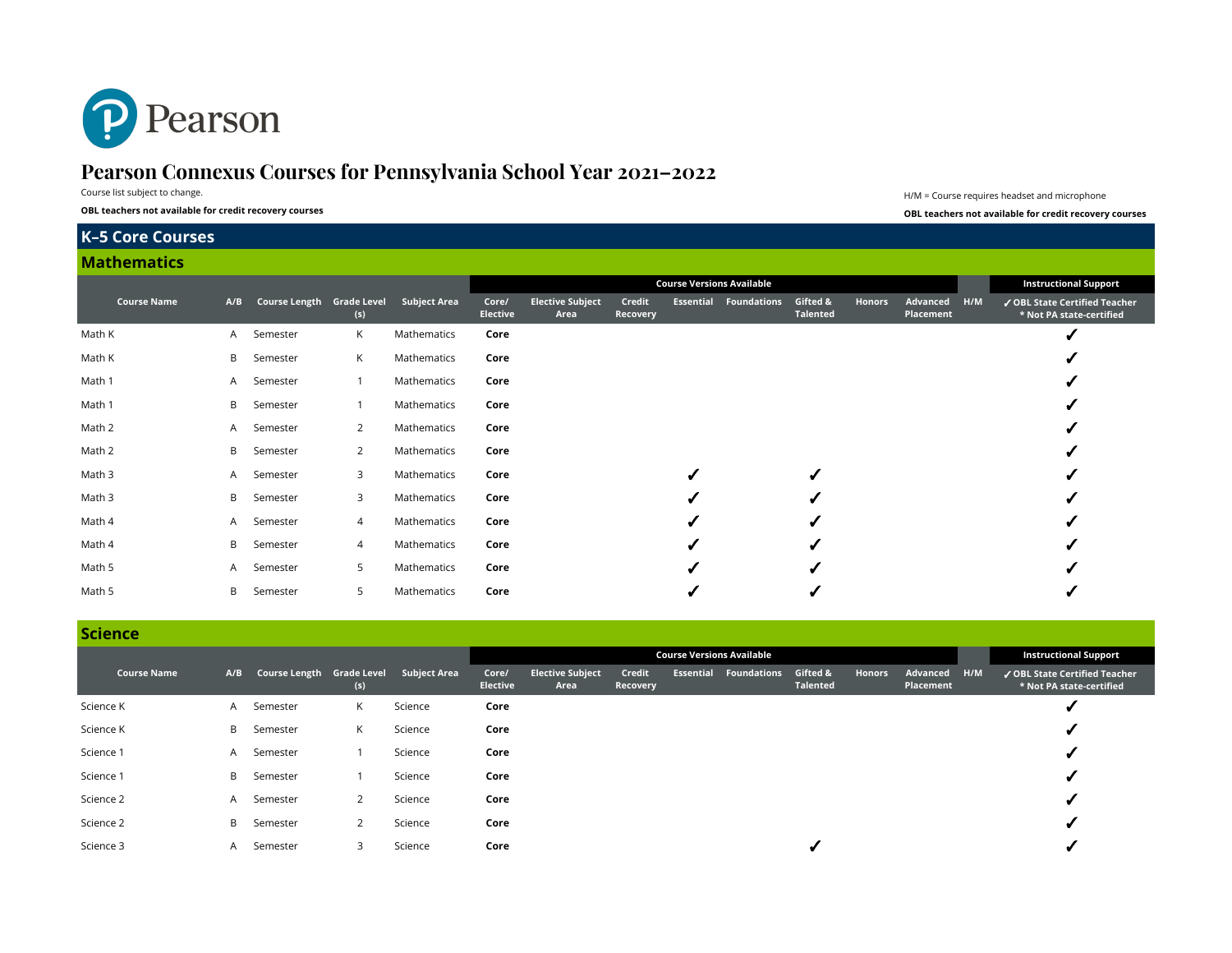| Science 3 | B | Semester | ت | Science | Core |  |
|-----------|---|----------|---|---------|------|--|
| Science 4 | A | Semester | 4 | Science | Core |  |
| Science 4 | B | Semester | 4 | Science | Core |  |
| Science 5 | A | Semester |   | Science | Core |  |
| Science 5 | B | Semester |   | Science | Core |  |

|                    |              |                           |                |                     |                          |                                 |                    |                  | <b>Course Versions Available</b> |                             |        |                       |     | <b>Instructional Support</b>                            |
|--------------------|--------------|---------------------------|----------------|---------------------|--------------------------|---------------------------------|--------------------|------------------|----------------------------------|-----------------------------|--------|-----------------------|-----|---------------------------------------------------------|
| <b>Course Name</b> | A/B          | Course Length Grade Level | (s)            | <b>Subject Area</b> | Core/<br><b>Elective</b> | <b>Elective Subject</b><br>Area | Credit<br>Recovery | <b>Essential</b> | <b>Foundations</b>               | Gifted &<br><b>Talented</b> | Honors | Advanced<br>Placement | H/M | OBL State Certified Teacher<br>* Not PA state-certified |
| Language Arts      | A            | Semester                  | К              | Language Arts       | Core                     |                                 |                    |                  |                                  |                             |        |                       |     |                                                         |
| Language Arts      | B            | Semester                  | К              | Language Arts       | Core                     |                                 |                    |                  |                                  |                             |        |                       |     |                                                         |
| Language Arts      | A            | Semester                  |                | Language Arts       | Core                     |                                 |                    |                  |                                  |                             |        |                       |     |                                                         |
| Language Arts      | B            | Semester                  |                | Language Arts       | Core                     |                                 |                    |                  |                                  |                             |        |                       |     |                                                         |
| Language Arts      | A.           | Semester                  | 2              | Language Arts       | Core                     |                                 |                    |                  |                                  |                             |        |                       |     |                                                         |
| Language Arts      | B            | Semester                  | 2              | Language Arts       | Core                     |                                 |                    |                  |                                  |                             |        |                       |     |                                                         |
| Language Arts      | A            | Semester                  | 3              | Language Arts       | Core                     |                                 |                    |                  |                                  |                             |        |                       |     |                                                         |
| Language Arts      | B            | Semester                  | 3              | Language Arts       | Core                     |                                 |                    |                  |                                  |                             |        |                       |     |                                                         |
| Language Arts      | $\mathsf{A}$ | Semester                  | $\overline{4}$ | Language Arts       | Core                     |                                 |                    |                  |                                  |                             |        |                       |     |                                                         |
| Language Arts      | B            | Semester                  | $\overline{4}$ | Language Arts       | Core                     |                                 |                    |                  |                                  |                             |        |                       |     |                                                         |
| Language Arts      | A            | Semester                  | 5              | Language Arts       | Core                     |                                 |                    |                  |                                  |                             |        |                       |     |                                                         |
| Language Arts      | B            | Semester                  | 5              | Language Arts       | Core                     |                                 |                    |                  |                                  |                             |        |                       |     |                                                         |

## **Social Studies**

|                    |     |                           |                |                |                          |                                 |                           |                  | <b>Instructional Support</b> |                             |               |                       |     |                                                           |
|--------------------|-----|---------------------------|----------------|----------------|--------------------------|---------------------------------|---------------------------|------------------|------------------------------|-----------------------------|---------------|-----------------------|-----|-----------------------------------------------------------|
| <b>Course Name</b> | A/B | Course Length Grade Level | (s)            | Subject Area   | Core/<br><b>Elective</b> | <b>Elective Subject</b><br>Area | Credit<br><b>Recovery</b> | <b>Essential</b> | <b>Foundations</b>           | Gifted &<br><b>Talented</b> | <b>Honors</b> | Advanced<br>Placement | H/M | ✔ OBL State Certified Teacher<br>* Not PA state-certified |
| Social Studies     | A   | Semester                  | K              | Social Studies | Core                     |                                 |                           |                  |                              |                             |               |                       |     |                                                           |
| Social Studies     | B.  | Semester                  | K              | Social Studies | Core                     |                                 |                           |                  |                              |                             |               |                       |     |                                                           |
| Social Studies     | A.  | Semester                  |                | Social Studies | Core                     |                                 |                           |                  |                              |                             |               |                       |     |                                                           |
| Social Studies     | B   | Semester                  |                | Social Studies | Core                     |                                 |                           |                  |                              |                             |               |                       |     |                                                           |
| Social Studies     | A   | Semester                  | $\overline{2}$ | Social Studies | Core                     |                                 |                           |                  |                              |                             |               |                       |     |                                                           |
| Social Studies     | B   | Semester                  | 2              | Social Studies | Core                     |                                 |                           |                  |                              |                             |               |                       |     |                                                           |
| Social Studies     | A.  | Semester                  | 3              | Social Studies | Core                     |                                 |                           |                  |                              |                             |               |                       |     |                                                           |
| Social Studies     | B   | Semester                  | 3              | Social Studies | Core                     |                                 |                           |                  |                              |                             |               |                       |     |                                                           |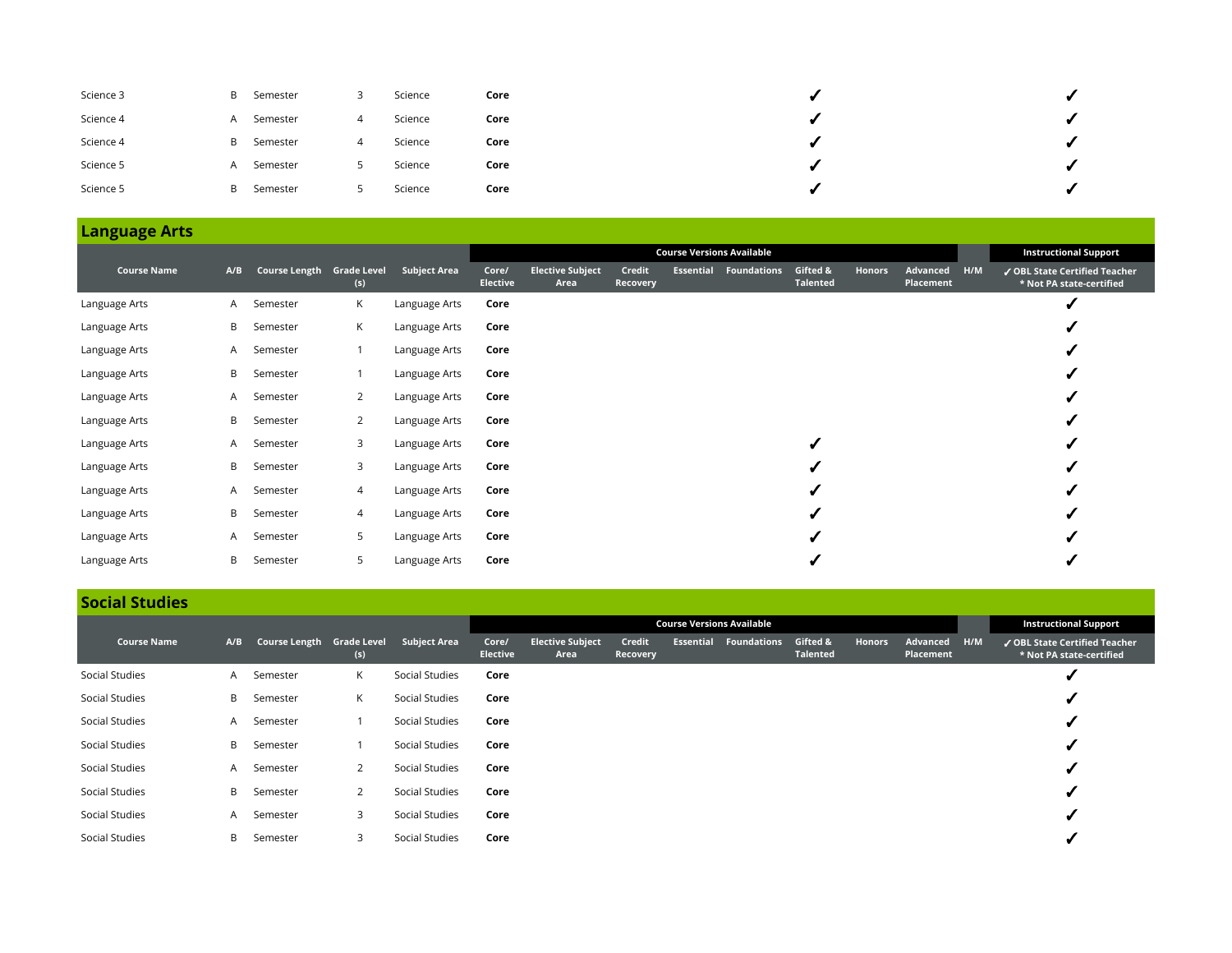| Pennsylvania State History 4 | A | Semester | 4 | Social Studies | Core |
|------------------------------|---|----------|---|----------------|------|
| Pennsylvania State History 4 | B | Semester | 4 | Social Studies | Core |
| Social Studies               | A | Semester | 4 | Social Studies | Core |
| Social Studies               | B | Semester | 4 | Social Studies | Core |
| Social Studies               | A | Semester | כ | Social Studies | Core |
| Social Studies               | B | Semester | כ | Social Studies | Core |

# **Health and Physical Education**

|                      |     |                           |     |                     |                          |                                 |                    |           | <b>Course Versions Available</b> |                             |               |                       |     | <b>Instructional Support</b>                              |
|----------------------|-----|---------------------------|-----|---------------------|--------------------------|---------------------------------|--------------------|-----------|----------------------------------|-----------------------------|---------------|-----------------------|-----|-----------------------------------------------------------|
| <b>Course Name</b>   | A/B | Course Length Grade Level | (s) | <b>Subject Area</b> | Core/<br><b>Elective</b> | <b>Elective Subject</b><br>Area | Credit<br>Recovery | Essential | <b>Foundations</b>               | Gifted &<br><b>Talented</b> | <b>Honors</b> | Advanced<br>Placement | H/M | ✔ OBL State Certified Teacher<br>* Not PA state-certified |
| Physical Education K |     | Semester                  | K   | Health and PE       | Core                     |                                 |                    |           |                                  |                             |               |                       |     |                                                           |
| Physical Education 1 |     | Semester                  |     | Health and PE       | Core                     |                                 |                    |           |                                  |                             |               |                       |     |                                                           |
| Physical Education 2 |     | Semester                  |     | Health and PE       | Core                     |                                 |                    |           |                                  |                             |               |                       |     |                                                           |
| Physical Education 3 |     | Semester                  | 3   | Health and PE       | Core                     |                                 |                    |           |                                  |                             |               |                       |     |                                                           |
| Physical Education 4 |     | Semester                  | 4   | Health and PE       | Core                     |                                 |                    |           |                                  |                             |               |                       |     |                                                           |
| Physical Education 5 |     | Semester                  | 5   | Health and PE       | Core                     |                                 |                    |           |                                  |                             |               |                       |     |                                                           |

# **K–5 Electives**

## **Humanities**

|                               |     |                           |                |                     | <b>Course Versions Available</b> |                                 |                    |           |                    |                             |        |                       |     | <b>Instructional Support</b>                              |
|-------------------------------|-----|---------------------------|----------------|---------------------|----------------------------------|---------------------------------|--------------------|-----------|--------------------|-----------------------------|--------|-----------------------|-----|-----------------------------------------------------------|
| <b>Course Name</b>            | A/B | Course Length Grade Level | (s)            | <b>Subject Area</b> | Core/<br>Elective                | <b>Elective Subject</b><br>Area | Credit<br>Recovery | Essential | <b>Foundations</b> | Gifted &<br><b>Talented</b> | Honors | Advanced<br>Placement | H/M | √ OBL State Certified Teacher<br>* Not PA state-certified |
| Art K                         |     | Yearlong                  | К              |                     | Elective                         | Art                             |                    |           |                    |                             |        |                       |     |                                                           |
| Art 1                         |     | Yearlong                  |                |                     | Elective                         | Art                             |                    |           |                    |                             |        |                       |     |                                                           |
| Art 2                         |     | Yearlong                  | $\overline{2}$ |                     | Elective                         | Art                             |                    |           |                    |                             |        |                       |     |                                                           |
| Art 3                         |     | Yearlong                  | 3              |                     | <b>Elective</b>                  | Art                             |                    |           |                    |                             |        |                       |     |                                                           |
| Art 4                         |     | Yearlong                  | 4              |                     | Elective                         | Art                             |                    |           |                    |                             |        |                       |     |                                                           |
| Art 5                         |     | Yearlong                  | 5              |                     | Elective                         | Art                             |                    |           |                    |                             |        |                       |     |                                                           |
| Discovering Music I           |     | Yearlong                  | $3 - 5$        |                     | Elective                         | Music                           |                    |           |                    |                             |        |                       |     |                                                           |
| Discovering Music II          |     | Yearlong                  | $3 - 5$        |                     | Elective                         | Music                           |                    |           |                    |                             |        |                       |     |                                                           |
| <b>Discovering Music III</b>  |     | Yearlong                  | $3 - 5$        |                     | Elective                         | Music                           |                    |           |                    |                             |        |                       |     |                                                           |
| <b>Experiencing Music I</b>   |     | Yearlong                  | $K-2$          |                     | Elective                         | Music                           |                    |           |                    |                             |        |                       |     |                                                           |
| <b>Experiencing Music II</b>  |     | Yearlong                  | $K-2$          |                     | Elective                         | Music                           |                    |           |                    |                             |        |                       |     |                                                           |
| <b>Experiencing Music III</b> |     | Yearlong                  | $K-2$          |                     | Elective                         | Music                           |                    |           |                    |                             |        |                       |     |                                                           |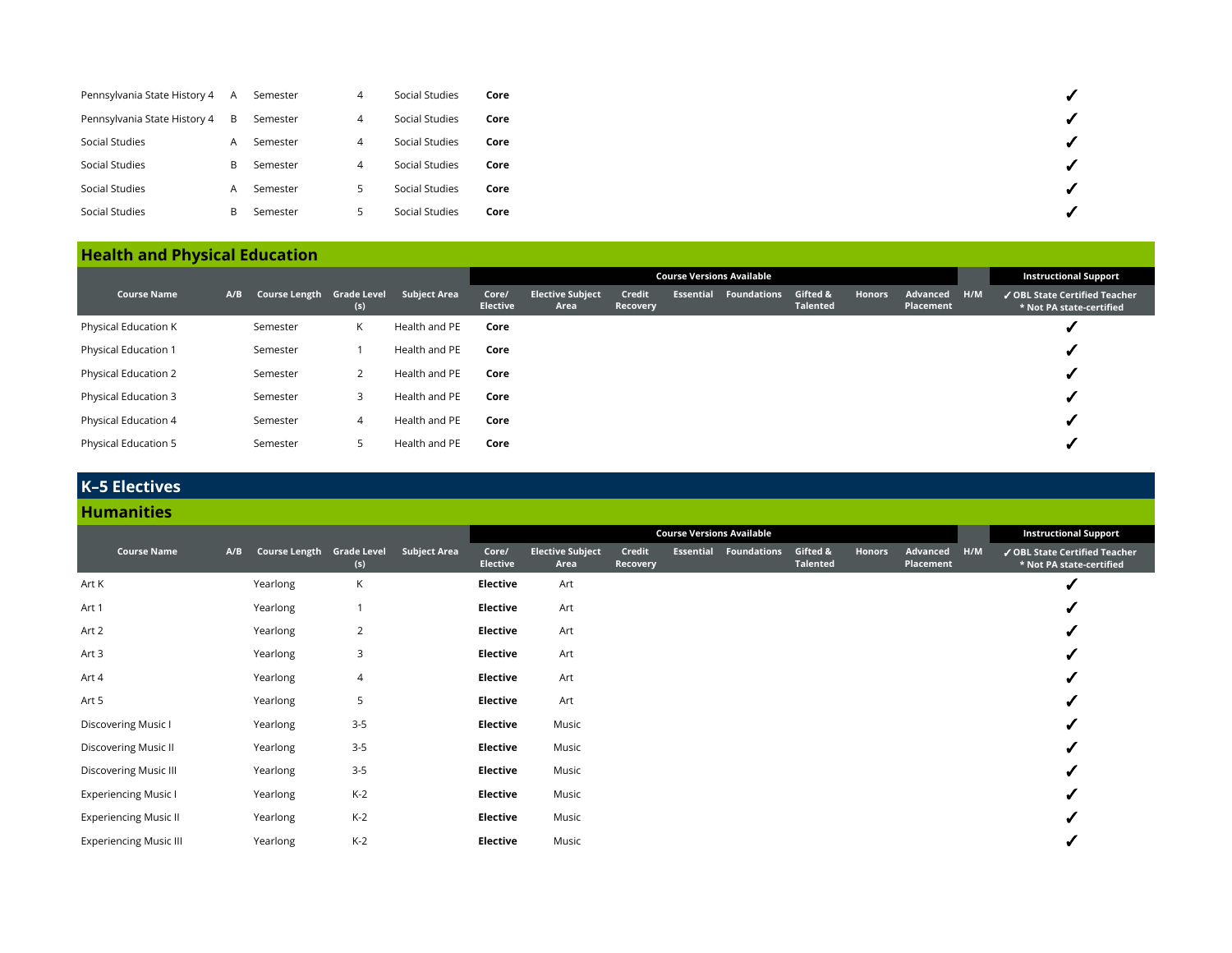| Interdisciplinary  |                                            |     |                 |                                   |                           |                                           |                 |                                  |                                                           |
|--------------------|--------------------------------------------|-----|-----------------|-----------------------------------|---------------------------|-------------------------------------------|-----------------|----------------------------------|-----------------------------------------------------------|
|                    |                                            |     |                 |                                   |                           | <b>Course Versions Available</b>          |                 |                                  | <b>Instructional Support</b>                              |
| <b>Course Name</b> | A/B Course Length Grade Level Subject Area | (s) | <b>Elective</b> | Core/ Elective Subject<br>Area    | Credit<br><b>Recoverv</b> | <b>Essential Foundations Gifted &amp;</b> | <b>Talented</b> | Honors Advanced H/M<br>Placement | √ OBL State Certified Teacher<br>* Not PA state-certified |
| Home Life          | Semester                                   | K-5 |                 | <b>Elective</b> Interdisciplinary |                           |                                           |                 |                                  |                                                           |

|                                           |     |                           |                 |                     |                          |                                 |                    | <b>Course Versions Available</b> |                              |                             |               | <b>Instructional Support</b> |     |                                                                         |
|-------------------------------------------|-----|---------------------------|-----------------|---------------------|--------------------------|---------------------------------|--------------------|----------------------------------|------------------------------|-----------------------------|---------------|------------------------------|-----|-------------------------------------------------------------------------|
| <b>Course Name</b>                        | A/B | Course Length Grade Level | (s)             | <b>Subiect Area</b> | Core/<br><b>Elective</b> | <b>Elective Subject</b><br>Area | Credit<br>Recovery |                                  | <b>Essential Foundations</b> | Gifted &<br><b>Talented</b> | <b>Honors</b> | Advanced<br>Placement        | H/M | $\sqrt{\text{OBL}}$ State Certified Teacher<br>* Not PA state-certified |
| Gifted and Talented<br>Literature Study 2 |     | Yearlong                  | ES <sub>2</sub> | Language Arts       | Elective                 | Language Arts                   |                    |                                  |                              |                             |               |                              |     |                                                                         |
| Gifted and Talented<br>Literature Study 3 |     | Yearlong                  | ES <sub>2</sub> | Language Arts       | Elective                 | Language Arts                   |                    |                                  |                              |                             |               |                              |     |                                                                         |
| Gifted and Talented<br>Literature Study 4 |     | Yearlong                  | ES <sub>2</sub> | Language Arts       | Elective                 | Language Arts                   |                    |                                  |                              |                             |               |                              |     |                                                                         |
| Gifted and Talented<br>Literature Study 5 |     | Yearlong                  | ES <sub>2</sub> | Language Arts       | Elective                 | Language Arts                   |                    |                                  |                              |                             |               |                              |     |                                                                         |

## **Technology**

|                                                 |     |                           |                |                     | <b>Course Versions Available</b> |                                 |                    |           |                    |                             |               |                       |     | <b>Instructional Support</b>                              |
|-------------------------------------------------|-----|---------------------------|----------------|---------------------|----------------------------------|---------------------------------|--------------------|-----------|--------------------|-----------------------------|---------------|-----------------------|-----|-----------------------------------------------------------|
| <b>Course Name</b>                              | A/B | Course Length Grade Level | (s)            | <b>Subject Area</b> | Core/<br><b>Elective</b>         | <b>Elective Subject</b><br>Area | Credit<br>Recovery | Essential | <b>Foundations</b> | Gifted &<br><b>Talented</b> | <b>Honors</b> | Advanced<br>Placement | H/M | ✔ OBL State Certified Teacher<br>* Not PA state-certified |
| Educational Technology and<br>Online Learning K |     | Yearlong                  | K              | Technology          | Elective                         | Educational<br>Technology       |                    |           |                    |                             |               |                       |     |                                                           |
| Educational Technology and<br>Online Learning 1 |     | Yearlong                  |                | Technology          | Elective                         | Educational<br>Technology       |                    |           |                    |                             |               |                       |     |                                                           |
| Educational Technology and<br>Online Learning 2 |     | Yearlong                  | 2              | Technology          | Elective                         | Educational<br>Technology       |                    |           |                    |                             |               |                       |     |                                                           |
| Educational Technology and<br>Online Learning 3 |     | Yearlong                  | 3              | Technology          | Elective                         | Educational<br>Technology       |                    |           |                    |                             |               |                       |     |                                                           |
| Educational Technology and<br>Online Learning 4 |     | Yearlong                  | $\overline{4}$ | Technology          | Elective                         | Educational<br>Technology       |                    |           |                    |                             |               |                       |     |                                                           |
| Educational Technology and<br>Online Learning 5 |     | Yearlong                  | 5              | Technology          | Elective                         | Educational<br>Technology       |                    |           |                    |                             |               |                       |     |                                                           |
| WebQuest                                        |     | Yearlong                  | $K-5$          | Other               | Elective                         | Other                           |                    |           |                    |                             |               |                       |     | $\star$                                                   |

## **World Languages**

|                      |                                            |      |                          |                                 |                    | <b>Course Versions Available</b>          |                 |                                  | <b>Instructional Support</b>                              |
|----------------------|--------------------------------------------|------|--------------------------|---------------------------------|--------------------|-------------------------------------------|-----------------|----------------------------------|-----------------------------------------------------------|
| <b>Course Name</b>   | A/B Course Length Grade Level Subject Area | (s)  | Core/<br><b>Elective</b> | <b>Elective Subject</b><br>Area | Credit<br>Recovery | <b>Essential Foundations Gifted &amp;</b> | <b>Talented</b> | Honors Advanced H/M<br>Placement | ✔ OBL State Certified Teacher<br>* Not PA state-certified |
| Elementary Chinese I | Yearlong                                   | -3-5 | Elective                 | World<br>Languages              |                    |                                           |                 |                                  |                                                           |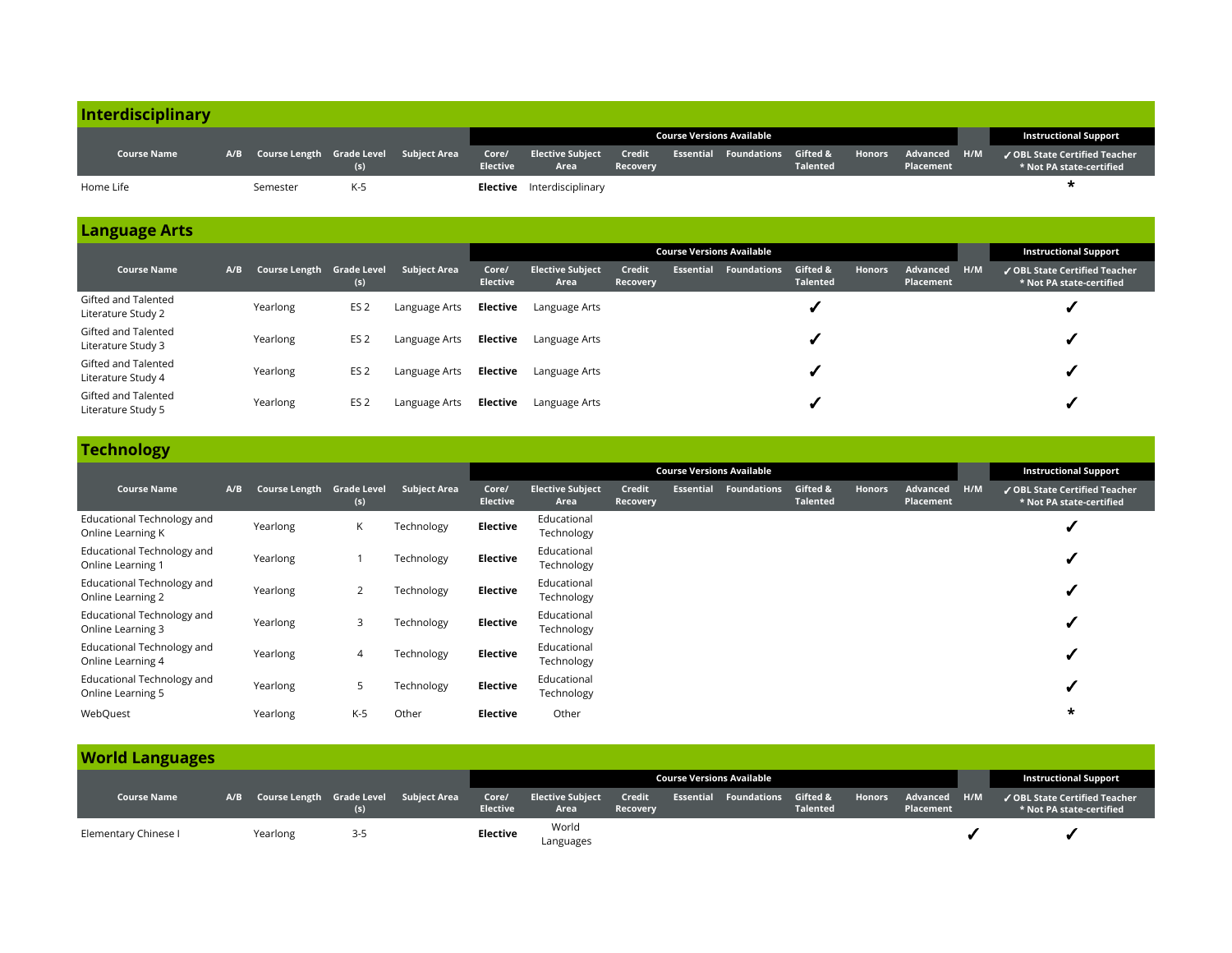| Elementary Chinese II    | Yearlong | $3-5$   | <b>Elective</b> | World<br>Languages |   |
|--------------------------|----------|---------|-----------------|--------------------|---|
| Elementary Sign Language | Yearlong | $3 - 5$ | <b>Elective</b> | World<br>Languages | * |
| Elementary Spanish I     | Yearlong | $3-5$   | Elective        | World<br>Languages |   |
| Elementary Spanish II    | Yearlong | $3 - 5$ | <b>Elective</b> | World<br>Languages |   |

# **6–8 Core Courses**

| <b>Mathematics</b>                       |              |                           |                |                     |                          |                                 |                           |   |                                  |                             |        |                       |     |                                                           |
|------------------------------------------|--------------|---------------------------|----------------|---------------------|--------------------------|---------------------------------|---------------------------|---|----------------------------------|-----------------------------|--------|-----------------------|-----|-----------------------------------------------------------|
|                                          |              |                           |                |                     |                          |                                 |                           |   | <b>Course Versions Available</b> |                             |        |                       |     | <b>Instructional Support</b>                              |
| <b>Course Name</b>                       | A/B          | Course Length Grade Level | (s)            | <b>Subject Area</b> | Core/<br><b>Elective</b> | <b>Elective Subject</b><br>Area | Credit<br><b>Recovery</b> |   | <b>Essential Foundations</b>     | Gifted &<br><b>Talented</b> | Honors | Advanced<br>Placement | H/M | √ OBL State Certified Teacher<br>* Not PA state-certified |
| Math 6                                   | A.           | semester                  | 6              | Mathematics         | Core                     |                                 |                           | √ |                                  |                             |        |                       |     |                                                           |
| Math 6                                   | B            | semester                  | 6              | Mathematics         | Core                     |                                 |                           | √ |                                  |                             |        |                       |     |                                                           |
| Math 7                                   | A            | semester                  | $\overline{7}$ | Mathematics         | Core                     |                                 |                           |   |                                  |                             |        |                       |     |                                                           |
| Math 7                                   | В            | semester                  | -7             | Mathematics         | Core                     |                                 |                           |   |                                  |                             |        |                       |     |                                                           |
| Algebra Readiness (Pre-<br>Algebra)      | $\mathsf{A}$ | semester                  | 8              | Mathematics         | Core                     |                                 |                           | ✔ |                                  |                             |        |                       |     |                                                           |
| Algebra Readiness (Pre-<br>Algebra)      | B            | semester                  | 8              | Mathematics         | Core                     |                                 |                           |   |                                  |                             |        |                       |     |                                                           |
| Gifted and Talented Math 8<br>(Geometry) | $\mathsf{A}$ | semester                  | 8              | Mathematics         | Core                     |                                 |                           |   |                                  |                             |        |                       |     |                                                           |
| Gifted and Talented Math 8<br>(Geometry) | B            | semester                  | 8              | Mathematics         | Core                     |                                 |                           |   |                                  |                             |        |                       |     |                                                           |
| Pre-Algebra                              | $\mathsf{A}$ | Semester                  | $6 - 8$        | Mathematics         | Core                     |                                 | √                         |   |                                  |                             |        |                       |     |                                                           |
| Pre-Algebra                              | B            | Semester                  | $6 - 8$        | Mathematics         | Core                     |                                 |                           |   |                                  |                             |        |                       |     |                                                           |

## **Science**

|                    |     |                           |         |              |                          |                                 |                    |           | <b>Course Versions Available</b> |                             |        |                           | <b>Instructional Support</b>                              |
|--------------------|-----|---------------------------|---------|--------------|--------------------------|---------------------------------|--------------------|-----------|----------------------------------|-----------------------------|--------|---------------------------|-----------------------------------------------------------|
| <b>Course Name</b> | A/B | Course Length Grade Level | (s)     | Subject Area | Core/<br><b>Elective</b> | <b>Elective Subject</b><br>Area | Credit<br>Recovery | Essential | <b>Foundations</b>               | Gifted &<br><b>Talented</b> | Honors | Advanced H/M<br>Placement | ✔ OBL State Certified Teacher<br>* Not PA state-certified |
| Science 6          | A   | semester                  | 6       | Science      | Core                     |                                 |                    |           |                                  |                             |        |                           |                                                           |
| Science 6          | B   | semester                  | 6       | Science      | Core                     |                                 |                    |           |                                  |                             |        |                           |                                                           |
| Science 7          | A   | semester                  |         | Science      | Core                     |                                 |                    |           |                                  |                             |        |                           |                                                           |
| Science 7          | B   | semester                  |         | Science      | Core                     |                                 |                    |           |                                  |                             |        |                           |                                                           |
| Science 8          | A   | semester                  | 8       | Science      | Core                     |                                 |                    |           |                                  |                             |        |                           |                                                           |
| Science 8          | B   | semester                  | 8       | Science      | Core                     |                                 |                    |           |                                  |                             |        |                           |                                                           |
| Earth Science      |     | Yearlong                  | $6 - 8$ | Science      | Core                     |                                 |                    |           |                                  |                             |        |                           |                                                           |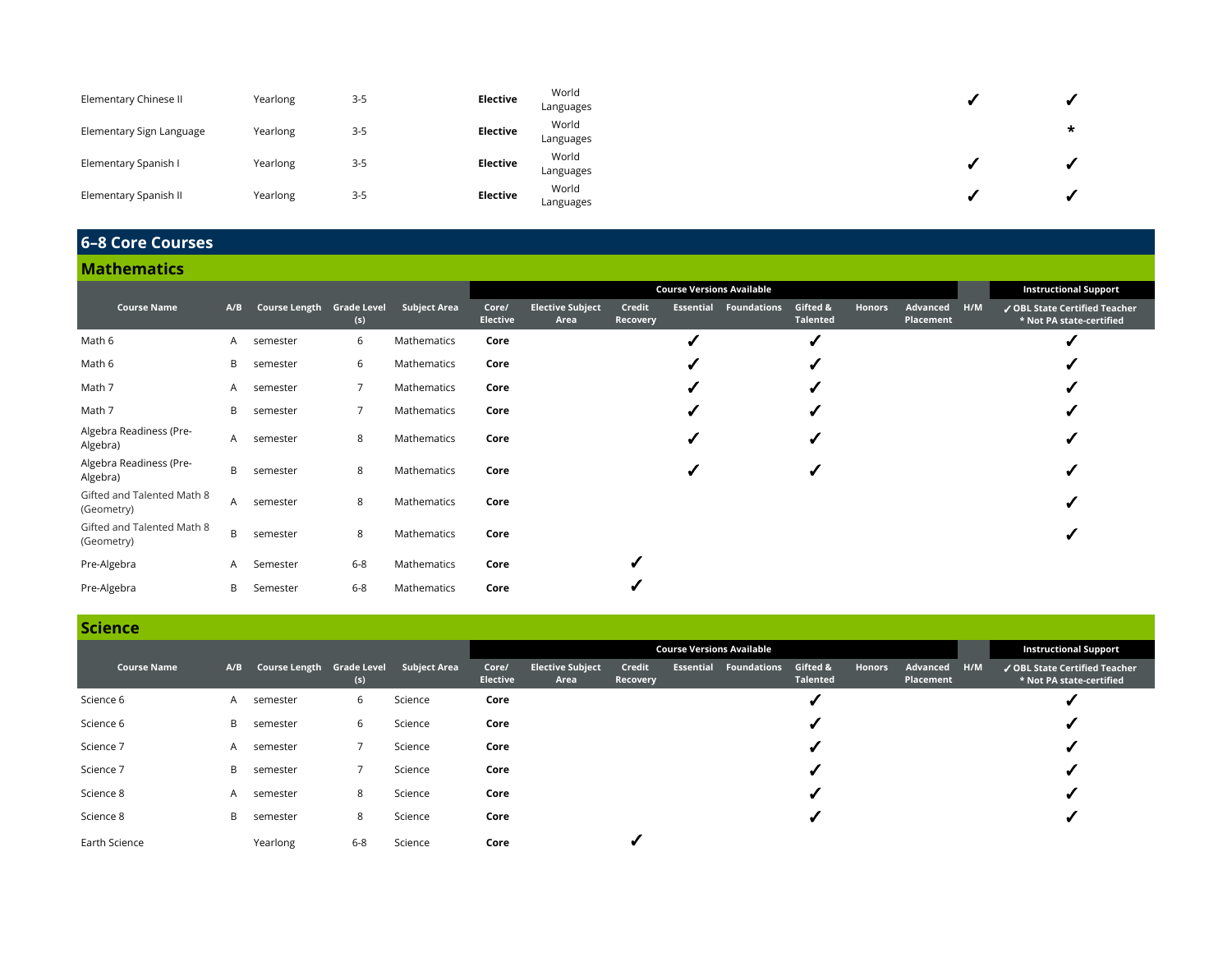| Life Science            | Yearlong | 6-8     | Science | Core |  |
|-------------------------|----------|---------|---------|------|--|
| <b>Physical Science</b> | Yearlong | $6 - 8$ | Science | Core |  |
| Science and Technology  | Semester | 6-8     | Science | Core |  |

|                    |     |                           |                 |                     |                          |                                 |                    |           | <b>Course Versions Available</b> |                             |               |                       |     | <b>Instructional Support</b>                              |
|--------------------|-----|---------------------------|-----------------|---------------------|--------------------------|---------------------------------|--------------------|-----------|----------------------------------|-----------------------------|---------------|-----------------------|-----|-----------------------------------------------------------|
| <b>Course Name</b> | A/B | Course Length Grade Level | (s)             | <b>Subject Area</b> | Core/<br><b>Elective</b> | <b>Elective Subject</b><br>Area | Credit<br>Recovery | Essential | Foundations                      | Gifted &<br><b>Talented</b> | <b>Honors</b> | Advanced<br>Placement | H/M | ✔ OBL State Certified Teacher<br>* Not PA state-certified |
| Language Arts 6    | A   | Semester                  | MS <sub>6</sub> | Language Arts       | Core                     |                                 |                    |           |                                  |                             |               |                       |     |                                                           |
| Language Arts 6    | B   | Semester                  | MS 6            | Language Arts       | Core                     |                                 |                    |           |                                  |                             |               |                       |     |                                                           |
| Language Arts 7    | A   | Semester                  | MS <sub>7</sub> | Language Arts       | Core                     |                                 |                    |           |                                  |                             |               |                       |     |                                                           |
| Language Arts 7    | B   | Semester                  | MS <sub>7</sub> | Language Arts       | Core                     |                                 |                    |           |                                  |                             |               |                       |     |                                                           |
| Language Arts 8    | A   | Semester                  | MS <sub>8</sub> | Language Arts       | Core                     |                                 |                    |           |                                  |                             |               |                       |     |                                                           |
| Language Arts 8    | B   | Semester                  | MS <sub>8</sub> | Language Arts       | Core                     |                                 |                    |           |                                  |                             |               |                       |     |                                                           |

# **Social Studies**

|                                       |     |                           |                |                     |                          |                                 |                    | <b>Course Versions Available</b> |                             |               |                       |     | <b>Instructional Support</b>                              |
|---------------------------------------|-----|---------------------------|----------------|---------------------|--------------------------|---------------------------------|--------------------|----------------------------------|-----------------------------|---------------|-----------------------|-----|-----------------------------------------------------------|
| <b>Course Name</b>                    | A/B | Course Length Grade Level | (s)            | <b>Subject Area</b> | Core/<br><b>Elective</b> | <b>Elective Subject</b><br>Area | Credit<br>Recovery | <b>Essential Foundations</b>     | Gifted &<br><b>Talented</b> | <b>Honors</b> | Advanced<br>Placement | H/M | ✔ OBL State Certified Teacher<br>* Not PA state-certified |
| Social Studies 6                      |     | A Semester                | 6              | Social Studies      | Core                     |                                 |                    |                                  |                             |               |                       |     |                                                           |
| Social Studies 6                      |     | <b>B</b> Semester         | 6              | Social Studies      | Core                     |                                 |                    |                                  |                             |               |                       |     |                                                           |
| Social Studies 7                      |     | A Semester                | $\overline{7}$ | Social Studies      | Core                     |                                 |                    |                                  |                             |               |                       |     |                                                           |
| Social Studies 7                      |     | <b>B</b> Semester         | $\overline{7}$ | Social Studies      | Core                     |                                 |                    |                                  |                             |               |                       |     |                                                           |
| Social Studies 8                      |     | A Semester                | 8              | Social Studies      | Core                     |                                 |                    |                                  |                             |               |                       |     |                                                           |
| Social Studies 8                      | B.  | Semester                  | 8              | Social Studies      | Core                     |                                 |                    |                                  |                             |               |                       |     |                                                           |
| American History                      |     | Semester                  | $6 - 8$        | Social Studies      | Core                     |                                 | ۷                  |                                  |                             |               |                       |     |                                                           |
| <b>Ancient Civilization</b>           |     | Semester                  | $6-8$          | Social Studies      | Core                     |                                 | √                  |                                  |                             |               |                       |     |                                                           |
| Civics                                |     | Semester                  | $6-8$          | Social Studies      | Core                     |                                 |                    |                                  |                             |               |                       |     |                                                           |
| Civics: Foundations of<br>Citizenship |     | Semester                  | $6-8$          | Social Studies      | Core                     |                                 | √                  |                                  |                             |               |                       |     |                                                           |
| World Studies                         |     | Semester                  | $6-8$          | Social Studies      | Core                     |                                 |                    |                                  |                             |               |                       |     |                                                           |

# **Health and Physical Education**

|                                    |                                            |     |               |                          |                                 |                           | Course Versions Available    |                             |                                  | <b>Instructional Support</b>                              |
|------------------------------------|--------------------------------------------|-----|---------------|--------------------------|---------------------------------|---------------------------|------------------------------|-----------------------------|----------------------------------|-----------------------------------------------------------|
| <b>Course Name</b>                 | A/B Course Length Grade Level Subject Area | (S) |               | Core/<br><b>Elective</b> | <b>Elective Subject</b><br>Area | Credit<br><b>Recoverv</b> | <b>Essential Foundations</b> | Gifted &<br><b>Talented</b> | Honors Advanced H/M<br>Placement | ✔ OBL State Certified Teacher<br>* Not PA state-certified |
| Health and Physical<br>Education 6 | Semester                                   |     | Health and PE | Core                     |                                 |                           |                              |                             |                                  |                                                           |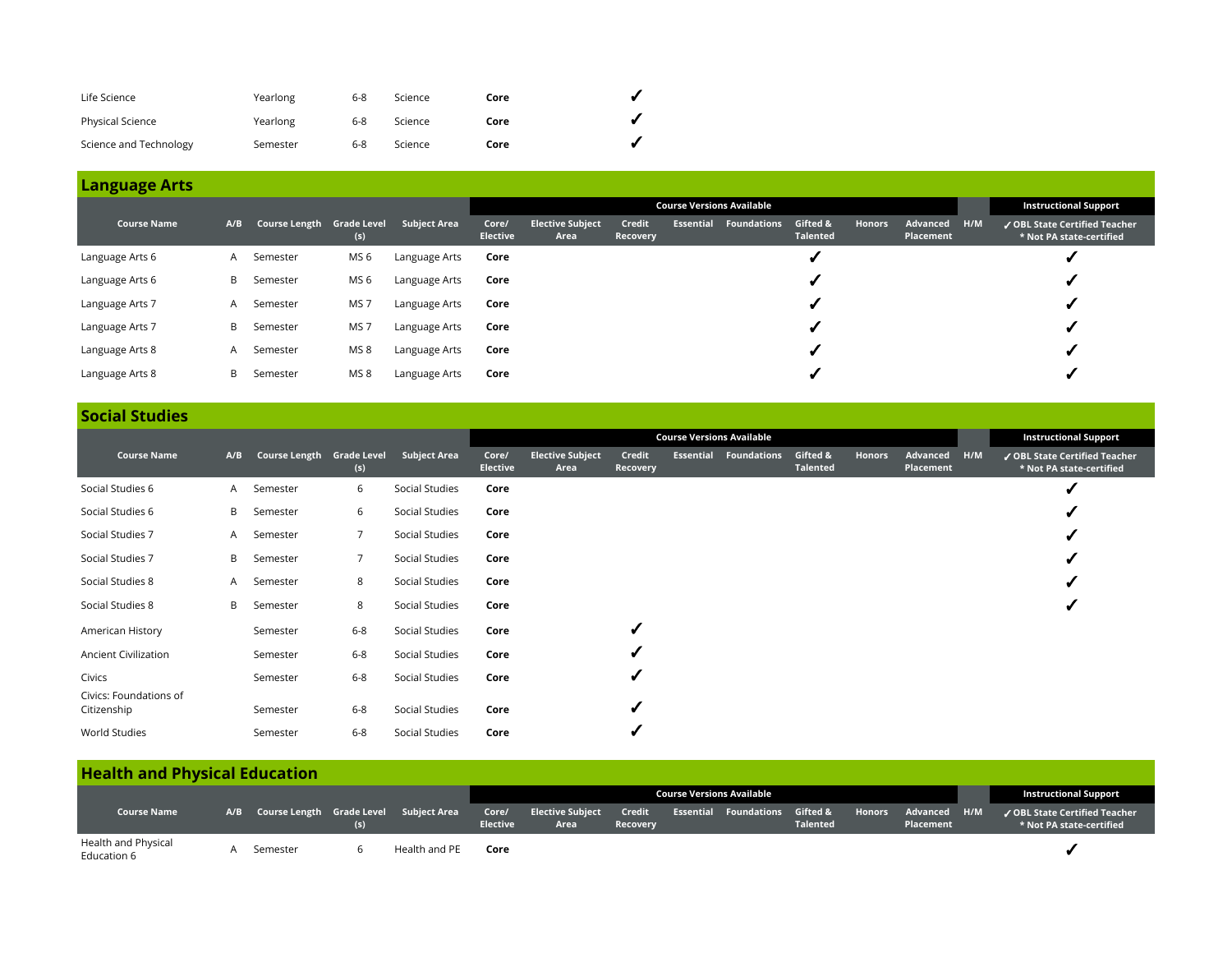| Health and Physical<br>Education 6 | B | Semester | ь | Health and PE | Core |  |
|------------------------------------|---|----------|---|---------------|------|--|
| Health and Physical<br>Education 7 | A | Semester |   | Health and PE | Core |  |
| Health and Physical<br>Education 7 | B | Semester |   | Health and PE | Core |  |
| Health and Physical<br>Education 8 | A | Semester | 8 | Health and PE | Core |  |
| Health and Physical<br>Education 8 | B | Semester | 8 | Health and PE | Core |  |

## **Humanities**

|                                         |     |                           |                 |                           |                          |                                 |                           |                  | <b>Course Versions Available</b> |                             |               |                       |     | <b>Instructional Support</b>                              |
|-----------------------------------------|-----|---------------------------|-----------------|---------------------------|--------------------------|---------------------------------|---------------------------|------------------|----------------------------------|-----------------------------|---------------|-----------------------|-----|-----------------------------------------------------------|
| <b>Course Name</b>                      | A/B | Course Length Grade Level | (s)             | <b>Subject Area</b>       | Core/<br><b>Elective</b> | <b>Elective Subject</b><br>Area | Credit<br><b>Recovery</b> | <b>Essential</b> | <b>Foundations</b>               | Gifted &<br><b>Talented</b> | <b>Honors</b> | Advanced<br>Placement | H/M | √ OBL State Certified Teacher<br>* Not PA state-certified |
| Art 6                                   | A   | Semester                  | MS <sub>6</sub> | Electives -<br>Humanities | Elective                 | Humanities                      |                           |                  |                                  |                             |               |                       |     | √                                                         |
| Art 6                                   | B   | Semester                  | MS <sub>6</sub> | Electives -<br>Humanities | Elective                 | Humanities                      |                           |                  |                                  |                             |               |                       |     | √                                                         |
| Art 7                                   | A.  | Semester                  | MS <sub>7</sub> | Electives -<br>Humanities | Elective                 | Humanities                      |                           |                  |                                  |                             |               |                       |     | √                                                         |
| Art 7                                   | B   | Semester                  | MS <sub>7</sub> | Electives -<br>Humanities | Elective                 | Humanities                      |                           |                  |                                  |                             |               |                       |     | √                                                         |
| Art 8                                   | A   | Semester                  | MS <sub>8</sub> | Electives -<br>Humanities | Elective                 | Humanities                      |                           |                  |                                  |                             |               |                       |     | ✔                                                         |
| Art 8                                   | B   | Semester                  | MS <sub>8</sub> | Electives -<br>Humanities | Elective                 | Humanities                      |                           |                  |                                  |                             |               |                       |     | ✔                                                         |
| <b>Exploring Music I</b>                |     | Semester                  | MS 6-8          | Electives -<br>Humanities | Elective                 | Humanities                      |                           |                  |                                  |                             |               |                       |     | ✔                                                         |
| <b>Exploring Music II</b>               |     | Semester                  | MS 6-8          | Electives -<br>Humanities | Elective                 | Humanities                      |                           |                  |                                  |                             |               |                       |     | ✔                                                         |
| <b>Exploring Music III</b>              |     | Semester                  | MS 6-8          | Electives -<br>Humanities | Elective                 | Humanities                      |                           |                  |                                  |                             |               |                       |     | ✔                                                         |
| Middle School Digital Art<br>and Design |     | Semester                  | MS 6-8          | Electives -<br>Humanities | <b>Elective</b>          | Art                             |                           |                  |                                  |                             |               |                       |     |                                                           |
| MS Photography                          |     | Semester                  | MS 6-8          | Electives -<br>Humanities | Elective                 | Art                             |                           |                  |                                  |                             |               |                       |     |                                                           |

# **Interdisciplinary**

|                    |          |     |                                            |                 |                                       |                 | <b>Course Versions Available</b>          |                 |                                  | <b>Instructional Support</b>                                         |
|--------------------|----------|-----|--------------------------------------------|-----------------|---------------------------------------|-----------------|-------------------------------------------|-----------------|----------------------------------|----------------------------------------------------------------------|
| <b>Course Name</b> |          |     | A/B Course Length Grade Level Subject Area | <b>Elective</b> | Core/ Elective Subject Credit<br>Area | <b>Recovery</b> | <b>Essential Foundations Gifted &amp;</b> | <b>Talented</b> | Honors Advanced H/M<br>Placement | $\checkmark$ OBL State Certified Teacher<br>* Not PA state-certified |
| Home Life          | Semester | 6-8 | Electives                                  |                 | <b>Elective</b> Interdisciplinary     |                 |                                           |                 |                                  |                                                                      |

| . . | and the control |
|-----|-----------------|

| <b>Course Versions Available</b> |  |
|----------------------------------|--|

**Constructional Support**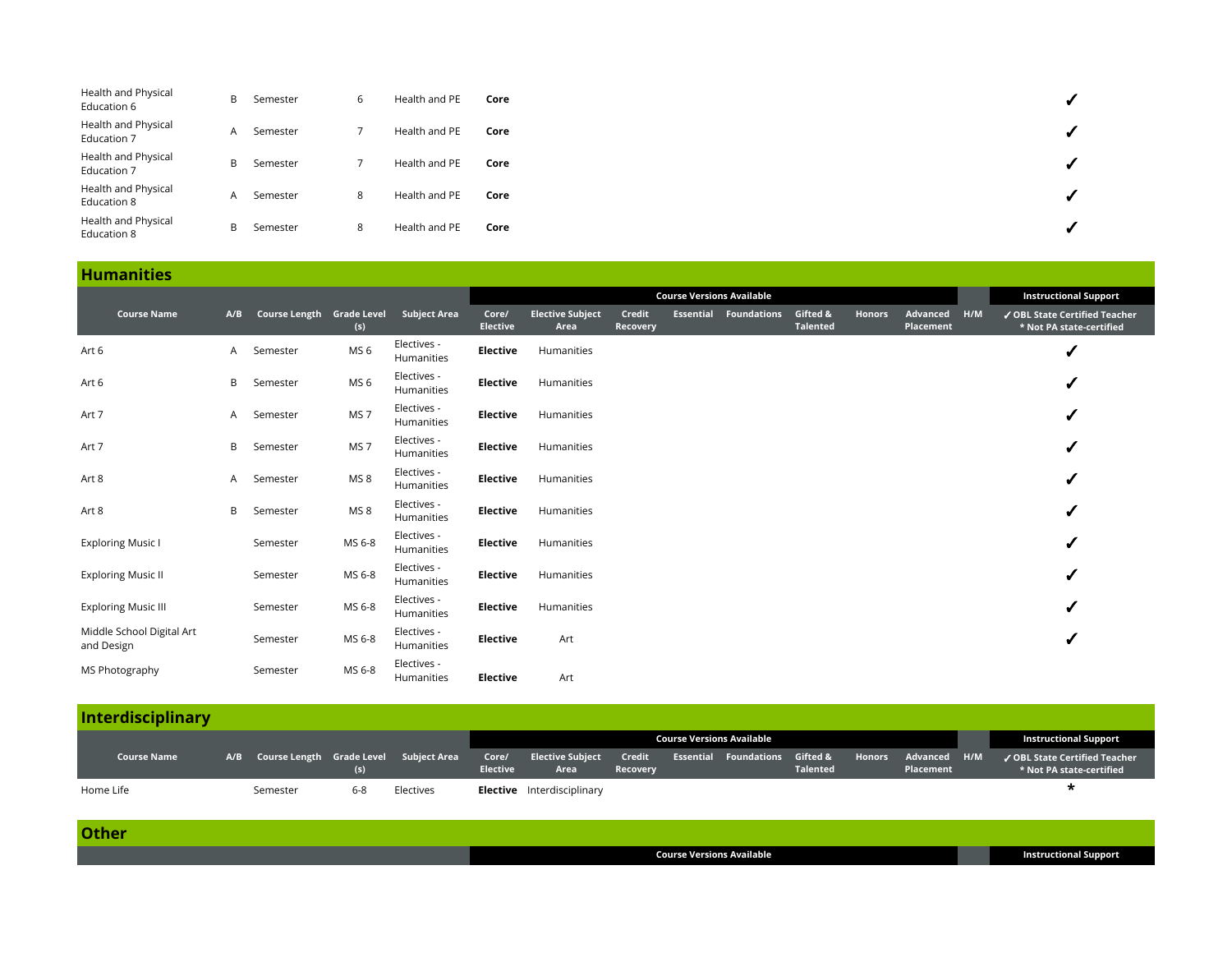| <b>Course Name</b>       | A/B | Course Length Grade Level | (s)     | <b>Subject Area</b> | Core/<br><b>Elective</b> | <b>Elective Subject</b><br>Area | Credit<br><b>Recovery</b> | <b>Essential</b> | <b>Foundations</b> | Gifted &<br><b>Talented</b> | <b>Honors</b> | Advanced<br>Placement | H/M | ✔ OBL State Certified Teacher<br>* Not PA state-certified |
|--------------------------|-----|---------------------------|---------|---------------------|--------------------------|---------------------------------|---------------------------|------------------|--------------------|-----------------------------|---------------|-----------------------|-----|-----------------------------------------------------------|
| MS Career Exploration I  |     | Semester                  | $6 - 8$ | Other               | Elective                 | Other                           |                           |                  |                    |                             |               |                       |     | $\star$                                                   |
| MS Career Exploration II |     | Semester                  | $6 - 8$ | Other               | Elective                 | Other                           |                           |                  |                    |                             |               |                       |     | $\star$                                                   |
| MS Journalism            |     | Yearlong                  | $6 - 8$ | Other               | <b>Elective</b>          | Other                           |                           |                  |                    |                             |               |                       |     | $\star$                                                   |
| MS Study Skills          |     | Semester                  | $6 - 8$ | Other               | Elective                 | Other                           |                           |                  |                    |                             |               |                       |     | $\star$                                                   |
| Service Learning 6       |     | Semester                  | $6 - 8$ | Other               | Elective                 | Other                           |                           |                  |                    |                             |               |                       |     |                                                           |
| Service Learning 7       |     | Semester                  | $6 - 8$ | Other               | Elective                 | Other                           |                           |                  |                    |                             |               |                       |     |                                                           |
| Service Learning 8       |     | Semester                  | $6 - 8$ | Other               | Elective                 | Other                           |                           |                  |                    |                             |               |                       |     |                                                           |
| WebQuest                 |     | Yearlong                  | K-8     | Other               | <b>Elective</b>          | Other                           |                           |                  |                    |                             |               |                       |     | $\star$                                                   |

### **Social Studies**

|                       |                                            |       |                |                 |                                |                           | Course Versions Available                 |                 |                                  | <b>Instructional Support</b>                              |
|-----------------------|--------------------------------------------|-------|----------------|-----------------|--------------------------------|---------------------------|-------------------------------------------|-----------------|----------------------------------|-----------------------------------------------------------|
| <b>Course Name</b>    | A/B Course Length Grade Level Subject Area |       |                | <b>Elective</b> | Core/ Elective Subject<br>Area | Credit<br><b>Recoverv</b> | <b>Essential Foundations Gifted &amp;</b> | <b>Talented</b> | Honors Advanced H/M<br>Placement | ✔ OBL State Certified Teacher<br>* Not PA state-certified |
| Social Studies Skills | Semester                                   | $6-8$ | Social Studies | Core            |                                |                           |                                           |                 |                                  |                                                           |

# **Technology**

|                                                 |     |                           |            |                     | <b>Course Versions Available</b> |                                 |                           |                  |                      |                             |               |                       |     | <b>Instructional Support</b>                              |
|-------------------------------------------------|-----|---------------------------|------------|---------------------|----------------------------------|---------------------------------|---------------------------|------------------|----------------------|-----------------------------|---------------|-----------------------|-----|-----------------------------------------------------------|
| <b>Course Name</b>                              | A/B | Course Length Grade Level | (s)        | <b>Subject Area</b> | Core/<br><b>Elective</b>         | <b>Elective Subject</b><br>Area | Credit<br><b>Recovery</b> | <b>Essential</b> | Foundations <b>b</b> | Gifted &<br><b>Talented</b> | <b>Honors</b> | Advanced<br>Placement | H/M | ✔ OBL State Certified Teacher<br>* Not PA state-certified |
| Educational Technology and<br>Online Learning 6 |     | Yearlong                  | $\epsilon$ | Technology          | Elective                         | Educational<br>Technology       |                           |                  |                      |                             |               |                       |     |                                                           |
| Educational Technology and<br>Online Learning 7 |     | Yearlong                  |            | Technology          | Elective                         | Educational<br>Technology       |                           |                  |                      |                             |               |                       |     |                                                           |
| Educational Technology and<br>Online Learning 8 |     | Yearlong                  | 8          | Technology          | Elective                         | Educational<br>Technology       |                           |                  |                      |                             |               |                       |     |                                                           |
| Introduction to Online<br>Learning              |     | Semester                  | $6 - 8$    | Other               | <b>Elective</b>                  | Other                           |                           |                  |                      |                             |               |                       |     | $\star$                                                   |

# **World Languages**

|                      |     |                           |         |                     |                          |                                 |                    |           | <b>Course Versions Available</b> |                             |               |                       |     | <b>Instructional Support</b>                                                    |
|----------------------|-----|---------------------------|---------|---------------------|--------------------------|---------------------------------|--------------------|-----------|----------------------------------|-----------------------------|---------------|-----------------------|-----|---------------------------------------------------------------------------------|
| <b>Course Name</b>   | A/B | Course Length Grade Level | (s)     | <b>Subject Area</b> | Core/<br><b>Elective</b> | <b>Elective Subject</b><br>Area | Credit<br>Recovery | Essential | Foundations                      | Gifted &<br><b>Talented</b> | <b>Honors</b> | Advanced<br>Placement | H/M | $\sqrt{\,}$ OBL State Certified Teacher $^{\prime}$<br>* Not PA state-certified |
| Middle Chinese I     |     | Yearlong                  | $6 - 8$ | World<br>Languages  | <b>Elective</b>          | World<br>Languages              |                    |           |                                  |                             |               |                       |     |                                                                                 |
| Middle Chinese II    |     | Yearlong                  | $6 - 8$ | World<br>Languages  | Elective                 | World<br>Languages              |                    |           |                                  |                             |               |                       |     |                                                                                 |
| Middle Sign Language |     | Yearlong                  | $6 - 8$ | World<br>Languages  | <b>Elective</b>          | World<br>Languages              |                    |           |                                  |                             |               |                       |     | $\star$                                                                         |
| Middle Spanish I     |     | Yearlong                  | $6 - 8$ | World<br>Languages  | Elective                 | World<br>Languages              |                    |           |                                  |                             |               |                       |     |                                                                                 |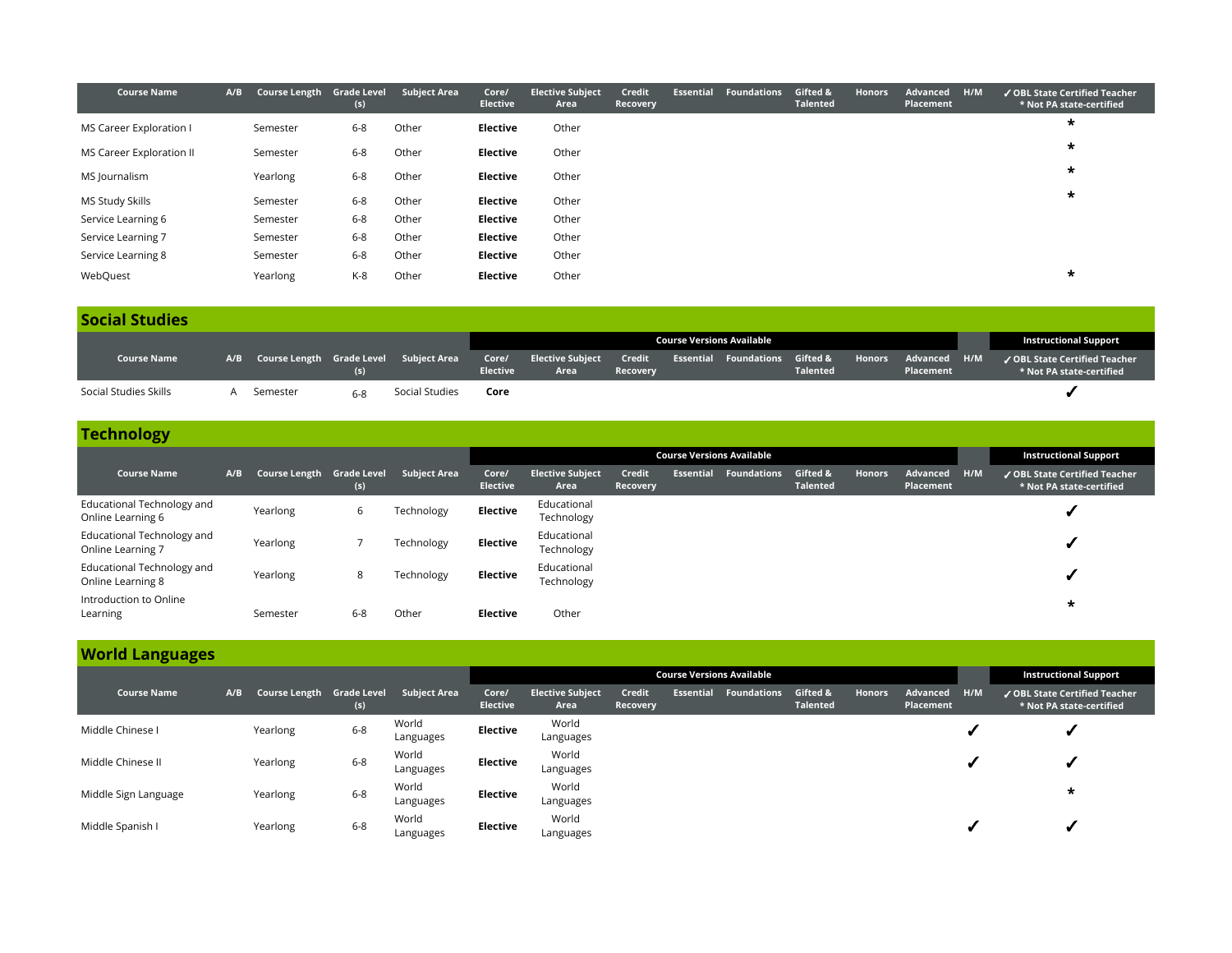| Middle Spanish II | Yearlong | ৩-୪ | World<br>Languages | <b>Elective</b> | Worla<br>Languages |  |  |  |  |
|-------------------|----------|-----|--------------------|-----------------|--------------------|--|--|--|--|
|-------------------|----------|-----|--------------------|-----------------|--------------------|--|--|--|--|

# **9–12 Core Courses**

### **Mathematics**

|                                    |     |                           |          |                     |                          |                                 |                    | <b>Course Versions Available</b> |                              |                             |               |                           | <b>Instructional Support</b>                              |
|------------------------------------|-----|---------------------------|----------|---------------------|--------------------------|---------------------------------|--------------------|----------------------------------|------------------------------|-----------------------------|---------------|---------------------------|-----------------------------------------------------------|
| <b>Course Name</b>                 | A/B | Course Length Grade Level | (s)      | <b>Subject Area</b> | Core/<br><b>Elective</b> | <b>Elective Subject</b><br>Area | Credit<br>Recovery |                                  | <b>Essential Foundations</b> | Gifted &<br><b>Talented</b> | <b>Honors</b> | Advanced H/M<br>Placement | ✔ OBL State Certified Teacher<br>* Not PA state-certified |
| Algebra 1                          | A   | semester                  | $9 - 12$ | Mathematics         | Core                     |                                 | ✔                  |                                  | ✔                            |                             | ✔             |                           | ✔                                                         |
| Algebra 1                          | В   | semester                  | $9 - 12$ | Mathematics         | Core                     |                                 |                    |                                  |                              |                             |               |                           |                                                           |
| Algebra 2                          | A   | semester                  | $9 - 12$ | Mathematics         | Core                     |                                 |                    |                                  |                              |                             |               |                           |                                                           |
| Algebra 2                          | B   | semester                  | $9 - 12$ | Mathematics         | Core                     |                                 |                    |                                  | ✔                            |                             | ✔             |                           |                                                           |
| Algebra with Finance               | A   | semester                  | $9 - 12$ | Mathematics         | Core                     |                                 |                    |                                  |                              |                             |               |                           |                                                           |
| Algebra with Finance               | B   | semester                  | $9 - 12$ | Mathematics         | Core                     |                                 |                    |                                  |                              |                             |               |                           |                                                           |
| Calculus                           | A   | semester                  | $9 - 12$ | Mathematics         | Core                     |                                 |                    |                                  |                              |                             |               |                           |                                                           |
| Calculus                           | B   | semester                  | $9 - 12$ | Mathematics         | Core                     |                                 |                    |                                  |                              |                             |               |                           |                                                           |
| Consumer Math                      | A   | semester                  | $9 - 12$ | Mathematics         | Core                     |                                 |                    |                                  |                              |                             |               |                           |                                                           |
| Consumer Math                      | B   | semester                  | $9 - 12$ | Mathematics         | Core                     |                                 |                    |                                  |                              |                             |               |                           |                                                           |
| <b>Explorations in Mathematics</b> | A   | semester                  | $9 - 12$ | Mathematics         | Core                     |                                 |                    |                                  |                              |                             |               |                           |                                                           |
| <b>Explorations in Mathematics</b> | B   | semester                  | $9 - 12$ | Mathematics         | Core                     |                                 |                    |                                  |                              |                             |               |                           |                                                           |
| Geometry                           | A   | semester                  | $9 - 12$ | Mathematics         | Core                     |                                 |                    |                                  |                              |                             |               |                           |                                                           |
| Geometry                           | В   | semester                  | $9 - 12$ | Mathematics         | Core                     |                                 |                    |                                  |                              |                             |               |                           |                                                           |
| Integrated Math 1                  | A   | semester                  | $9 - 12$ | Mathematics         | Core                     |                                 |                    |                                  |                              |                             |               |                           |                                                           |
| Integrated Math 1                  | В   | semester                  | $9 - 12$ | Mathematics         | Core                     |                                 |                    |                                  |                              |                             |               |                           |                                                           |
| Integrated Math 2                  | A   | semester                  | $9 - 12$ | Mathematics         | Core                     |                                 |                    |                                  |                              |                             |               |                           |                                                           |
| Integrated Math 2                  | В   | semester                  | $9 - 12$ | Mathematics         | Core                     |                                 |                    |                                  |                              |                             |               |                           |                                                           |
| Integrated Math 3                  | Α   | semester                  | $9 - 12$ | Mathematics         | Core                     |                                 |                    |                                  |                              |                             |               |                           |                                                           |
| Integrated Math 3                  | В   | semester                  | $9 - 12$ | Mathematics         | Core                     |                                 |                    |                                  |                              |                             |               |                           |                                                           |
| Integrated Math 4                  | Α   | semester                  | $9 - 12$ | Mathematics         | Core                     |                                 |                    |                                  |                              |                             |               |                           |                                                           |
| Integrated Math 4                  | В   | semester                  | $9 - 12$ | Mathematics         | Core                     |                                 |                    |                                  |                              |                             |               |                           |                                                           |
| Math Models                        | A   | Semester                  | $9 - 12$ | Mathematics         | Core                     |                                 |                    |                                  |                              |                             |               |                           |                                                           |
| Math Models                        | B   | Semester                  | $9 - 12$ | Mathematics         | Core                     |                                 |                    |                                  |                              |                             |               |                           |                                                           |
| Pre-Algebra                        | A   | semester                  | $9 - 12$ | Mathematics         | Core                     |                                 |                    |                                  |                              |                             |               |                           |                                                           |
| Pre-Algebra                        | В   | semester                  | $9 - 12$ | Mathematics         | Core                     |                                 |                    |                                  |                              |                             |               |                           |                                                           |
| Pre-Calculus                       | Α   | semester                  | $9 - 12$ | Mathematics         | Core                     |                                 |                    |                                  |                              |                             |               |                           |                                                           |
| Pre-Calculus                       | B   | semester                  | $9 - 12$ | Mathematics         | Core                     |                                 |                    |                                  |                              |                             |               |                           |                                                           |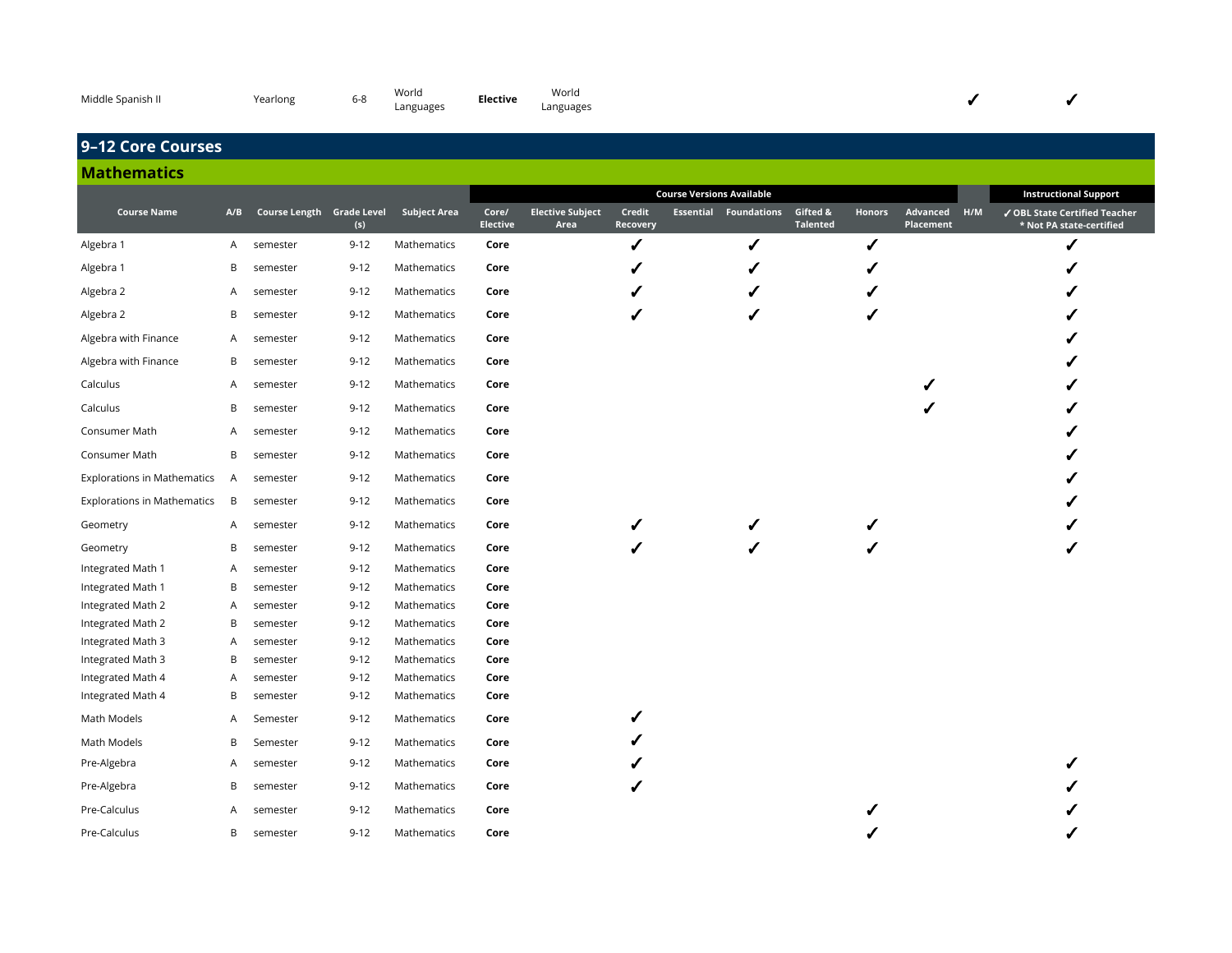| Statistics        | semester | $9 - 12$ | Mathematics | Core |  |  |
|-------------------|----------|----------|-------------|------|--|--|
| <b>Statistics</b> | semester | $9 - 12$ | Mathematics | Core |  |  |
| Trigonometry      | Yearlong | $9 - 12$ | Mathematics | Core |  |  |

|                    |     |                           |     |                     |                          |                                 |                    |                  | <b>Course Versions Available</b> |                             |               |                       |     | <b>Instructional Support</b>                              |
|--------------------|-----|---------------------------|-----|---------------------|--------------------------|---------------------------------|--------------------|------------------|----------------------------------|-----------------------------|---------------|-----------------------|-----|-----------------------------------------------------------|
| <b>Course Name</b> | A/B | Course Length Grade Level | (s) | <b>Subject Area</b> | Core/<br><b>Elective</b> | <b>Elective Subject</b><br>Area | Credit<br>Recovery | <b>Essential</b> | <b>Foundations</b>               | Gifted &<br><b>Talented</b> | <b>Honors</b> | Advanced<br>Placement | H/M | √ OBL State Certified Teacher<br>* Not PA state-certified |
| English 9          | A   | Semester                  | 9   | Language Arts       | Core                     |                                 |                    |                  |                                  |                             |               |                       |     |                                                           |
| English 9          | B   | Semester                  | 9   | Language Arts       | Core                     |                                 |                    |                  |                                  |                             |               |                       |     |                                                           |
| English 10         | A   | Semester                  | 10  | Language Arts       | Core                     |                                 |                    |                  |                                  |                             |               |                       |     |                                                           |
| English 10         | B.  | Semester                  | 10  | Language Arts       | Core                     |                                 |                    |                  |                                  |                             |               |                       |     |                                                           |
| English 11         | A   | Semester                  | 11  | Language Arts       | Core                     |                                 |                    |                  |                                  |                             |               |                       |     |                                                           |
| English 11         | B   | Semester                  | 11  | Language Arts       | Core                     |                                 |                    |                  |                                  |                             |               |                       |     |                                                           |
| English 12         | A   | Semester                  | 12  | Language Arts       | Core                     |                                 |                    |                  |                                  |                             |               |                       |     |                                                           |
| English 12         | B   | Semester                  | 12  | Language Arts       | Core                     |                                 |                    |                  |                                  |                             |               |                       |     |                                                           |

### **Science**

|                                     |              |                           |          |                     |                   |                                 |                    |                  | <b>Course Versions Available</b> |                      |               |                       |     | <b>Instructional Support</b>                              |
|-------------------------------------|--------------|---------------------------|----------|---------------------|-------------------|---------------------------------|--------------------|------------------|----------------------------------|----------------------|---------------|-----------------------|-----|-----------------------------------------------------------|
| <b>Course Name</b>                  | A/B          | Course Length Grade Level | (s)      | <b>Subject Area</b> | Core/<br>Elective | <b>Elective Subject</b><br>Area | Credit<br>Recovery | <b>Essential</b> | <b>Foundations</b>               | Gifted &<br>Talented | <b>Honors</b> | Advanced<br>Placement | H/M | ✔ OBL State Certified Teacher<br>* Not PA state-certified |
| Biology                             | A            | Semester                  | $9 - 12$ | Science             | Core              |                                 |                    |                  |                                  |                      | J             | ر                     |     |                                                           |
| Biology                             | B            | Semester                  | $9 - 12$ | Science             | Core              |                                 |                    |                  | v                                |                      | √             | ✔                     |     |                                                           |
| Chemistry                           | A            | Semester                  | $9 - 12$ | Science             | Core              |                                 |                    |                  |                                  |                      |               |                       |     |                                                           |
| Chemistry                           | B            | Semester                  | $9 - 12$ | Science             | Core              |                                 |                    |                  |                                  |                      |               |                       |     |                                                           |
| Earth Science                       | $\mathsf{A}$ | Semester                  | $9 - 12$ | Science             | Core              |                                 |                    |                  |                                  |                      |               |                       |     |                                                           |
| Earth Science                       | B            | Semester                  | $9 - 12$ | Science             | Core              |                                 |                    |                  |                                  |                      |               |                       |     |                                                           |
| Physical Science                    | A            | Semester                  | $9 - 12$ | Science             | Core              |                                 |                    |                  |                                  |                      |               |                       |     |                                                           |
| <b>Physical Science</b>             | B            | Semester                  | $9 - 12$ | Science             | Core              |                                 |                    |                  |                                  |                      |               |                       |     |                                                           |
| Physical Science - Chemistry        |              | Semester                  | $9 - 12$ | Science             | Core              |                                 |                    |                  |                                  |                      |               |                       |     |                                                           |
| Physical Science - Physics          |              | Semester                  | $9 - 12$ | Science             | Core              |                                 |                    |                  |                                  |                      |               |                       |     |                                                           |
| Physics                             | A            | Semester                  | $9 - 12$ | Science             | Core              |                                 |                    |                  |                                  |                      |               |                       |     |                                                           |
| Physics                             | B            | Semester                  | $9 - 12$ | Science             | Core              |                                 |                    |                  |                                  |                      |               |                       |     |                                                           |
| Integrated Physics and<br>Chemistry |              | Semester                  | $9 - 12$ | Science             | Core              |                                 |                    |                  |                                  |                      |               |                       |     |                                                           |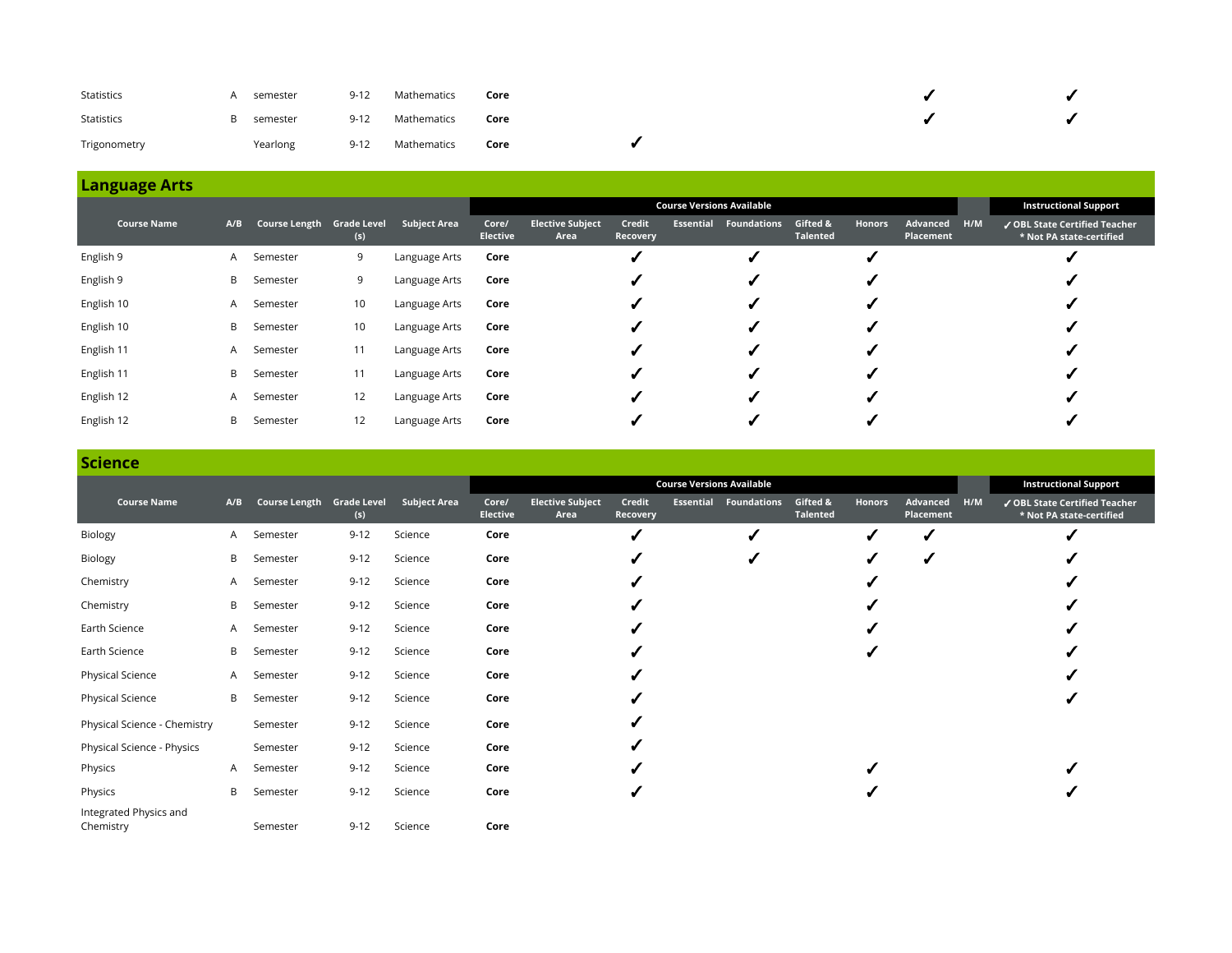| <b>Social Studies</b> |     |                           |          |                     |                          |                                 |                    |                                  |                              |                             |               |                       |     |                                                           |
|-----------------------|-----|---------------------------|----------|---------------------|--------------------------|---------------------------------|--------------------|----------------------------------|------------------------------|-----------------------------|---------------|-----------------------|-----|-----------------------------------------------------------|
|                       |     |                           |          |                     |                          |                                 |                    | <b>Course Versions Available</b> |                              |                             |               |                       |     | <b>Instructional Support</b>                              |
| <b>Course Name</b>    | A/B | Course Length Grade Level | (s)      | <b>Subject Area</b> | Core/<br><b>Elective</b> | <b>Elective Subject</b><br>Area | Credit<br>Recovery |                                  | <b>Essential Foundations</b> | Gifted &<br><b>Talented</b> | <b>Honors</b> | Advanced<br>Placement | H/M | √ OBL State Certified Teacher<br>* Not PA state-certified |
| American Government   | A   | Semester                  | $9 - 12$ | Social Studies      | Core                     |                                 |                    |                                  |                              |                             |               |                       |     |                                                           |
| American Government   | B   | Semester                  | $9 - 12$ | Social Studies      | Core                     |                                 |                    |                                  |                              |                             |               |                       |     |                                                           |
| American History      |     | Semester                  | $9 - 12$ | Social Studies      | Core                     |                                 |                    |                                  |                              |                             |               |                       |     |                                                           |
| Civics                |     | Semester                  | $9 - 12$ | Social Studies      | Core                     |                                 |                    |                                  |                              |                             |               |                       |     |                                                           |
| Economics             |     | Semester                  | $9 - 12$ | Social Studies      | Core                     |                                 |                    |                                  |                              |                             |               |                       |     |                                                           |
| Geography             |     | Semester                  | $9 - 12$ | Social Studies      | Core                     |                                 |                    |                                  |                              |                             |               |                       |     |                                                           |
| Geography and Society |     | Semester                  | $9 - 12$ | Social Studies      | Core                     |                                 |                    |                                  |                              |                             |               |                       |     |                                                           |
| Government            |     | Semester                  | $9 - 12$ | Social Studies      | Core                     |                                 |                    |                                  |                              |                             |               |                       |     |                                                           |
| U.S. Law and Politics |     | Semester                  | $9 - 12$ | Social Studies      | Core                     |                                 |                    |                                  |                              |                             |               |                       |     |                                                           |
| United States History | A   | Semester                  | $9 - 12$ | Social Studies      | Core                     |                                 |                    |                                  |                              |                             |               |                       |     |                                                           |
| United States History | B   | Semester                  | $9 - 12$ | Social Studies      | Core                     |                                 |                    |                                  |                              |                             |               |                       |     |                                                           |
| World Geography       |     | Semester                  | $9 - 12$ | Social Studies      | Core                     |                                 |                    |                                  |                              |                             |               |                       |     |                                                           |
| World History         | A   | Semester                  | $9 - 12$ | Social Studies      | Core                     |                                 |                    |                                  |                              |                             |               |                       |     |                                                           |
| World History         | В   | Semester                  | $9 - 12$ | Social Studies      | Core                     |                                 |                    |                                  |                              |                             |               |                       |     |                                                           |

# **Advanced Placement**

|                         |     |                           |          |                       |                          |                                 |                    |           | <b>Course Versions Available</b> |                             |        |                       |     | <b>Instructional Support</b>                              |
|-------------------------|-----|---------------------------|----------|-----------------------|--------------------------|---------------------------------|--------------------|-----------|----------------------------------|-----------------------------|--------|-----------------------|-----|-----------------------------------------------------------|
| <b>Course Name</b>      | A/B | Course Length Grade Level | (s)      | Subject Area          | Core/<br><b>Elective</b> | <b>Elective Subject</b><br>Area | Credit<br>Recovery | Essential | <b>Foundations</b>               | Gifted &<br><b>Talented</b> | Honors | Advanced<br>Placement | H/M | ✔ OBL State Certified Teacher<br>* Not PA state-certified |
| AP Art History          | A   | Semester                  | $9 - 12$ | Advanced<br>Placement | Core                     |                                 |                    |           |                                  |                             |        |                       |     |                                                           |
| AP Art History          | B   | Semester                  | $9 - 12$ | Advanced<br>Placement | Core                     |                                 |                    |           |                                  |                             |        | ✔                     |     |                                                           |
| AP Biology              | A.  | Semester                  | $9 - 12$ | Advanced<br>Placement | Core                     |                                 |                    |           |                                  |                             |        | J                     |     |                                                           |
| AP Biology              | B   | Semester                  | $9 - 12$ | Advanced<br>Placement | Core                     |                                 |                    |           |                                  |                             |        | ✔                     |     |                                                           |
| AP Calculus AB          | A   | Semester                  | $9 - 12$ | Advanced<br>Placement | Core                     |                                 |                    |           |                                  |                             |        | ✔                     |     |                                                           |
| AP Calculus AB          | B   | Semester                  | $9 - 12$ | Advanced<br>Placement | Core                     |                                 |                    |           |                                  |                             |        | ✔                     |     |                                                           |
| AP Calculus BC          | A   | Semester                  | $9 - 12$ | Advanced<br>Placement | Core                     |                                 |                    |           |                                  |                             |        | √                     |     |                                                           |
| AP Calculus BC          | B   | Semester                  | $9 - 12$ | Advanced<br>Placement | Core                     |                                 |                    |           |                                  |                             |        | ✔                     |     |                                                           |
| AP Computer Science (A) | A – | Semester                  | $9 - 12$ | Advanced<br>Placement | Core                     |                                 |                    |           |                                  |                             |        |                       |     |                                                           |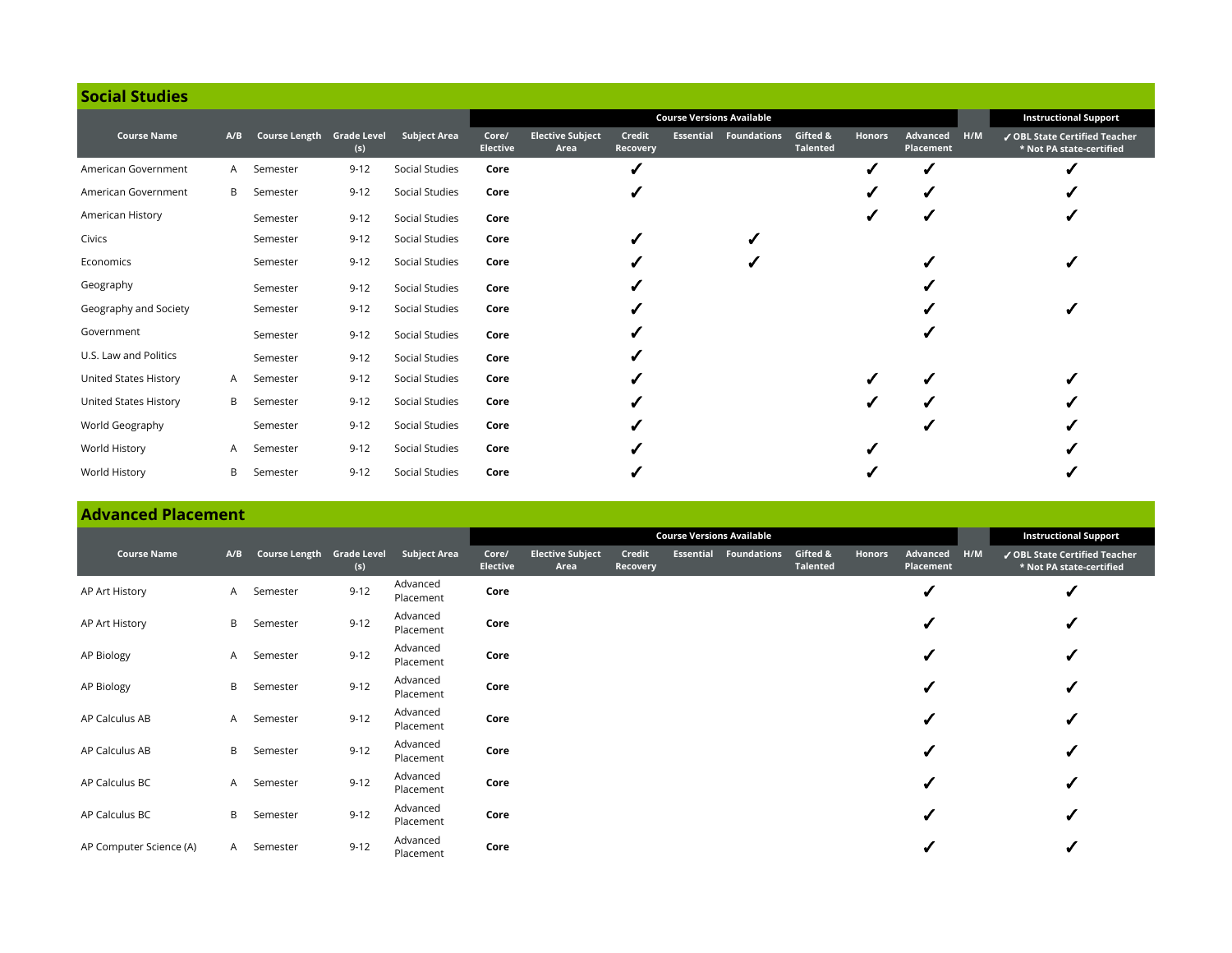| AP Computer Science (A)                  | B            | Semester | $9 - 12$ | Advanced<br>Placement | Core |              |  |
|------------------------------------------|--------------|----------|----------|-----------------------|------|--------------|--|
| AP English Language and<br>Composition   | $\mathsf{A}$ | Semester | $9 - 12$ | Advanced<br>Placement | Core | $\checkmark$ |  |
| AP English Language and<br>Composition   | B            | Semester | $9 - 12$ | Advanced<br>Placement | Core | ✔            |  |
| AP English Literature and<br>Composition | $\mathsf{A}$ | Semester | $9 - 12$ | Advanced<br>Placement | Core | J            |  |
| AP English Literature and<br>Composition | B            | Semester | $9 - 12$ | Advanced<br>Placement | Core |              |  |
| AP Environmental Science                 | A            | Semester | $9 - 12$ | Advanced<br>Placement | Core |              |  |
| AP Environmental Science                 | B            | Semester | $9 - 12$ | Advanced<br>Placement | Core |              |  |
| AP Human Geography                       | A            | Semester | $9 - 12$ | Advanced<br>Placement | Core |              |  |
| AP Human Geography                       | B            | Semester | $9 - 12$ | Advanced<br>Placement | Core |              |  |
| AP Macroeconomics                        |              | Semester | $9 - 12$ | Advanced<br>Placement | Core |              |  |
| AP Microeconomics                        |              | Semester | $9 - 12$ | Advanced<br>Placement | Core |              |  |
| AP Psychology                            |              | Semester | $9 - 12$ | Advanced<br>Placement | Core |              |  |
| AP Spanish Language                      | A            | Semester | $9 - 12$ | Advanced<br>Placement | Core | ✔            |  |
| AP Spanish Language                      | B            | Semester | $9 - 12$ | Advanced<br>Placement | Core |              |  |
| <b>AP Statistics</b>                     | A            | Semester | $9 - 12$ | Advanced<br>Placement | Core |              |  |
| <b>AP Statistics</b>                     | B            | Semester | $9 - 12$ | Advanced<br>Placement | Core |              |  |
| AP United States<br>Government           |              | Semester | $9 - 12$ | Advanced<br>Placement | Core |              |  |
| AP United States History                 | A            | Semester | $9 - 12$ | Advanced<br>Placement | Core |              |  |
| AP United States History                 | B            | Semester | $9 - 12$ | Advanced<br>Placement | Core |              |  |

### **Health and Physical Education**

|                                   |     |          |          |                                        | <b>Course Versions Available</b> |                                 |                    |  |                              |                                        |               |                           |  | <b>Instructional Support</b>                              |
|-----------------------------------|-----|----------|----------|----------------------------------------|----------------------------------|---------------------------------|--------------------|--|------------------------------|----------------------------------------|---------------|---------------------------|--|-----------------------------------------------------------|
| <b>Course Name</b>                | A/B |          | (s)      | Course Length Grade Level Subject Area | Core/<br><b>Elective</b>         | <b>Elective Subject</b><br>Area | Credit<br>Recovery |  | <b>Essential Foundations</b> | <b>Gifted &amp;</b><br><b>Talented</b> | <b>Honors</b> | Advanced H/M<br>Placement |  | ✔ OBL State Certified Teacher<br>* Not PA state-certified |
| Health                            |     | Semester | 9-12     | Health and PE                          | Core                             |                                 |                    |  |                              |                                        |               |                           |  |                                                           |
| High School Health                |     | Semester | $9 - 12$ | Health and PE                          | Core                             |                                 |                    |  |                              |                                        |               |                           |  |                                                           |
| Health, Fitness, and<br>Nutrition |     | Semester | $9 - 12$ | Health and PE                          | Core                             |                                 |                    |  |                              |                                        |               |                           |  |                                                           |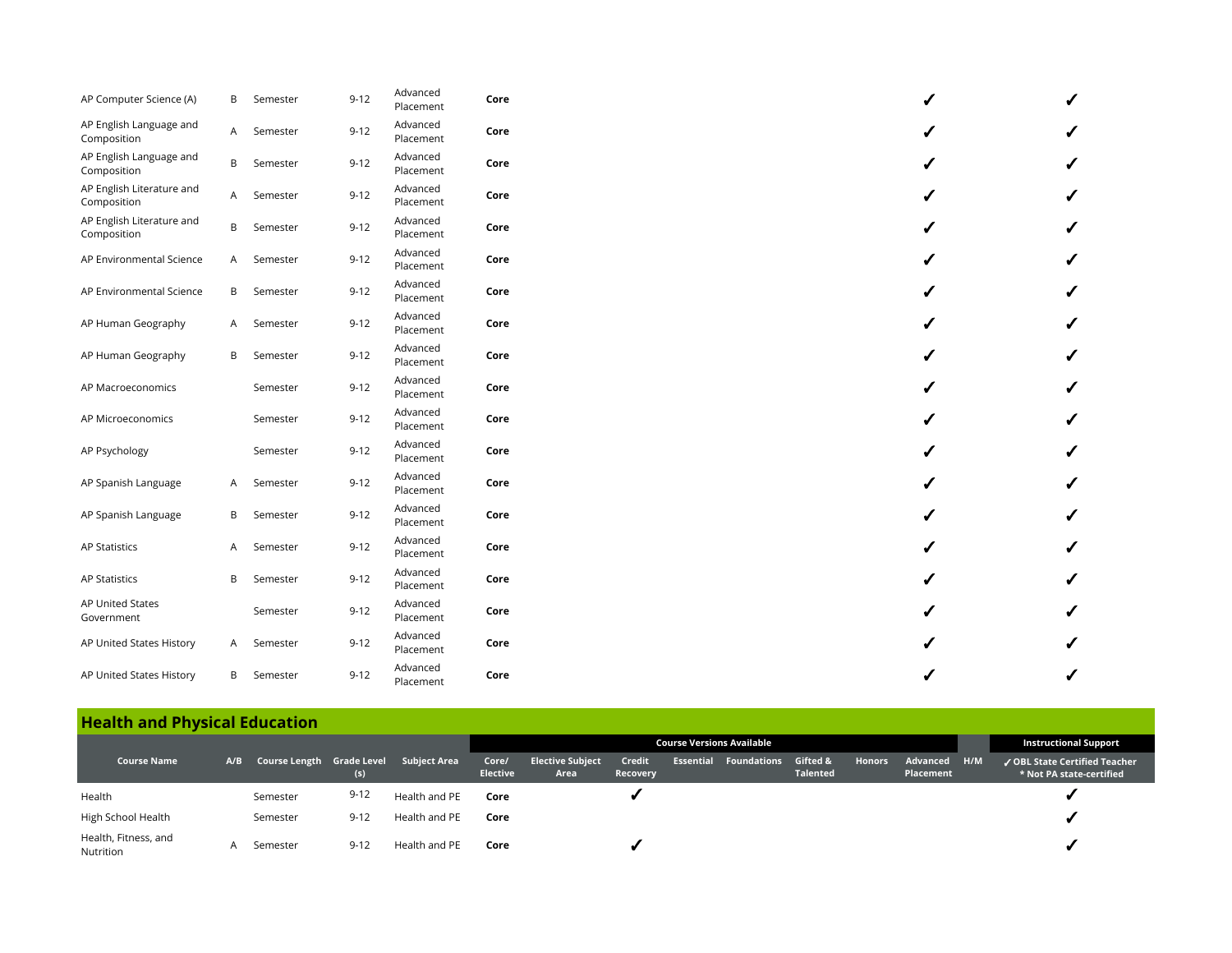| Health, Fitness, and<br>Nutrition                | B | Semester | $9 - 12$ | Health and PE | Core |   |
|--------------------------------------------------|---|----------|----------|---------------|------|---|
| Nutrition and Wellness                           |   | Semester | $9 - 12$ | Health and PE | Core | v |
| Personal Fitness                                 |   | Semester | $9 - 12$ | Health and PE | Core |   |
| Personal Health and Safety<br>with Sex Education |   | Semester | $9 - 12$ | Health and PE | Core |   |
| <b>Physical Education</b>                        |   | Semester | $9 - 12$ | Health and PE | Core |   |
| Physical Education I                             |   | Yearlong | $9 - 12$ | Health and PE | Core |   |
| Physical Education II                            |   | Yearlong | $9 - 12$ | Health and PE | Core | v |
| Physical Education III                           |   | Yearlong | $9 - 12$ | Health and PE | Core |   |

# **9-12 Electives**

# **Business, Communication, Science, and Technology**

|                                                 |              |                           |          |                     | <b>Course Versions Available</b> |                                 |                    |  |                              |                             |               |                       | <b>Instructional Support</b> |                                                           |
|-------------------------------------------------|--------------|---------------------------|----------|---------------------|----------------------------------|---------------------------------|--------------------|--|------------------------------|-----------------------------|---------------|-----------------------|------------------------------|-----------------------------------------------------------|
| <b>Course Name</b>                              | A/B          | Course Length Grade Level | (s)      | <b>Subject Area</b> | Core/<br><b>Elective</b>         | <b>Elective Subject</b><br>Area | Credit<br>Recovery |  | <b>Essential Foundations</b> | Gifted &<br><b>Talented</b> | <b>Honors</b> | Advanced<br>Placement | H/M                          | √ OBL State Certified Teacher<br>* Not PA state-certified |
| 3D Modeling                                     |              | Yearlong                  | $9 - 12$ | Technology          | Elective                         | Technology                      |                    |  |                              |                             |               |                       |                              |                                                           |
| Accounting I                                    |              | Semester                  | $9 - 12$ | Career<br>Technical | <b>Elective</b>                  | Other Career<br>Technical       |                    |  |                              |                             |               |                       |                              |                                                           |
| Accounting II                                   |              | Semester                  | $9 - 12$ | Career<br>Technical | <b>Elective</b>                  | Other Career<br>Technical       |                    |  |                              |                             |               |                       |                              |                                                           |
| Administrative Duties and<br>Office Management  |              | Semester                  | $9 - 12$ | Career<br>Technical | <b>Elective</b>                  | Other Career<br>Technical       |                    |  |                              |                             |               |                       |                              |                                                           |
| Advertising and Sales<br>Promotion              |              | Semester                  | $9 - 12$ | Other               | <b>Elective</b>                  | Other                           |                    |  |                              |                             |               |                       |                              | ✔                                                         |
| Anatomy and Physiology                          |              | Semester                  | $9 - 12$ | Career<br>Technical | Elective                         | Other Career<br>Technical       |                    |  |                              |                             |               |                       |                              |                                                           |
| <b>Business Communication</b>                   |              | Semester                  | $9 - 12$ | Career<br>Technical | Elective                         | Other Career<br>Technical       |                    |  |                              |                             |               |                       |                              |                                                           |
| <b>Business Information</b><br>Systems          |              | Semester                  | $9 - 12$ | Career<br>Technical | Elective                         | Other Career<br>Technical       |                    |  |                              |                             |               |                       |                              |                                                           |
| <b>Business Law</b>                             |              | Semester                  | $9 - 12$ | Career<br>Technical | Elective                         | Other Career<br>Technical       |                    |  |                              |                             |               |                       |                              |                                                           |
| <b>Business Math</b>                            |              | Semester                  | $9 - 12$ | Career<br>Technical | Elective                         | Other Career<br>Technical       |                    |  |                              |                             |               |                       |                              |                                                           |
| Concepts of Engineering<br>and Technology       |              | Semester                  | $9 - 12$ | Technology          | Elective                         | Technology                      |                    |  |                              |                             |               |                       |                              | ✔                                                         |
| Developmental Writing                           |              | Semester                  | $9 - 12$ | Career<br>Technical | <b>Elective</b>                  | Other Career<br>Technical       |                    |  |                              |                             |               |                       |                              |                                                           |
| <b>Emergent Computer</b><br>Technology          |              | Semester                  | $9 - 12$ | Technology          | Elective                         | Technology                      |                    |  |                              |                             |               |                       |                              | ✔                                                         |
| Entrepreneurship: Starting<br>Your Own Business | $\mathsf{A}$ | Semester                  | $9 - 12$ | <b>Business</b>     | Elective                         | <b>Business</b><br>Management   |                    |  |                              |                             |               |                       |                              |                                                           |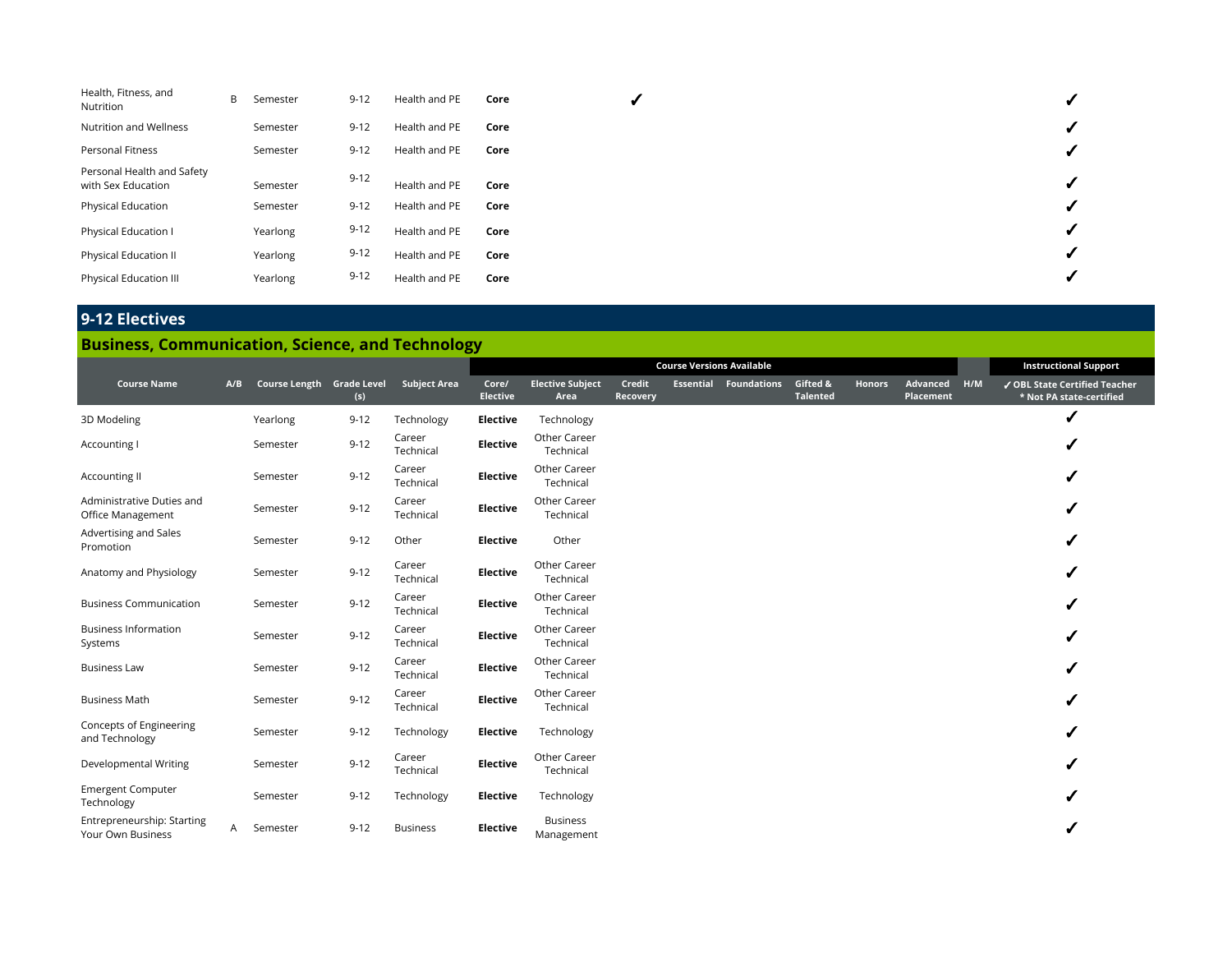| Entrepreneurship: Starting<br>Your Own Business | B | Semester | $9 - 12$ | <b>Business</b>     | Elective        | <b>Business</b><br>Management |
|-------------------------------------------------|---|----------|----------|---------------------|-----------------|-------------------------------|
| Game Design I                                   | A | Semester | $9 - 12$ | Technology          | <b>Elective</b> | Technology                    |
| Game Design I                                   | B | Semester | $9 - 12$ | Technology          | Elective        | Technology                    |
| Game Design II                                  |   | Yearlong | $9-12$   | Technology          | Elective        | Technology                    |
| Health, Safety, & Nutrition                     |   | Semester | $9 - 12$ | Career<br>Technical | <b>Elective</b> | Other Career<br>Technical     |
| Human Resource<br>Management                    |   | Semester | $9 - 12$ | Career<br>Technical | <b>Elective</b> | Other Career<br>Technical     |
| <b>International Business</b>                   |   | Semester | $9 - 12$ | Career<br>Technical | <b>Elective</b> | Other Career<br>Technical     |
| Introduction to Business                        |   | Semester | $9 - 12$ | Career<br>Technical | <b>Elective</b> | Other Career<br>Technical     |
| Introduction to<br>Communication                |   | Semester | $9 - 12$ | Career<br>Technical | <b>Elective</b> | Other Career<br>Technical     |
| Introduction to Computer<br>Applications        |   | Semester | $9 - 12$ | Technology          | <b>Elective</b> | Technology                    |
| Introduction to Finance                         |   | Semester | $9 - 12$ | Career<br>Technical | <b>Elective</b> | Other Career<br>Technical     |
| Introduction to Graphic<br>Design               | A | Semester | $9 - 12$ | <b>Humanities</b>   | Elective        | The Arts                      |
| Introduction to Graphic<br>Design               | B | Semester | $9 - 12$ | Humanities          | Elective        | The Arts                      |
| Introduction to Online<br>Learning              |   | Semester | $9-12$   | Other               | <b>Elective</b> | Other                         |
| Introduction to Sociology                       |   | Semester | $9 - 12$ | Career<br>Technical | <b>Elective</b> | Other Career<br>Technical     |
| Introductory Astronomy                          |   | Semester | $9 - 12$ | Career<br>Technical | <b>Elective</b> | Other Career<br>Technical     |
| Java Programming I                              |   | Semester | $9 - 12$ | Career<br>Technical | <b>Elective</b> | Other Career<br>Technical     |
| Java Programming II                             |   | Semester | $9 - 12$ | Career<br>Technical | <b>Elective</b> | Other Career<br>Technical     |
| Law and Order                                   |   | Semester | $9 - 12$ | <b>Business</b>     | <b>Elective</b> | <b>Business</b>               |
| Leadership and Supervision<br>in Business       |   | Semester | $9 - 12$ | Career<br>Technical | <b>Elective</b> | Other Career<br>Technical     |
| Principles of Management                        |   | Semester | $9 - 12$ | Career<br>Technical | <b>Elective</b> | Other Career<br>Technical     |
| Principles of Marketing                         |   | Semester | $9 - 12$ | Career<br>Technical | <b>Elective</b> | Other Career<br>Technical     |
| <b>Public Speaking</b>                          |   | Semester | $9 - 12$ | Career<br>Technical | <b>Elective</b> | Other Career<br>Technical     |
| Sports & Entertainment<br>Marketing             |   | Semester | $9-12$   | <b>Business</b>     | <b>Elective</b> | <b>Business</b>               |
| Sports Management                               |   | Semester | $9-12$   | Other               | Elective        | Other                         |

| ノノ           |
|--------------|
|              |
| $\checkmark$ |
| $\checkmark$ |
| $\checkmark$ |
| $\checkmark$ |
| $\star$      |
|              |
| $\checkmark$ |
|              |
|              |
| $\checkmark$ |
| $\checkmark$ |
| $\checkmark$ |
|              |
| $\star$      |
| $\checkmark$ |
| $\checkmark$ |
| $\checkmark$ |
|              |
| $\checkmark$ |
|              |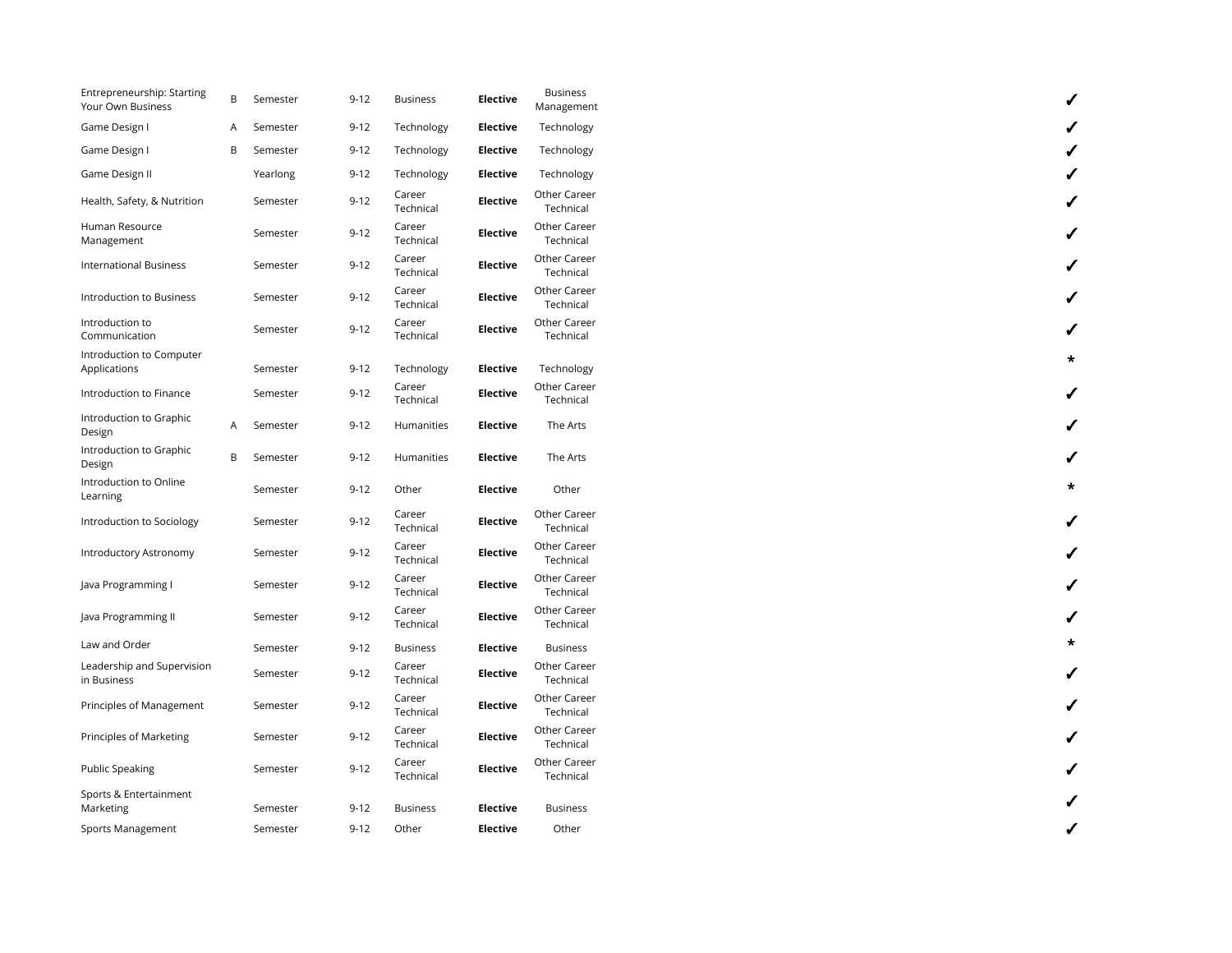| Web Design I |    | Semester | $9 - 12$ | Career<br>Technical | Elective | Other Career<br>Technical |  |
|--------------|----|----------|----------|---------------------|----------|---------------------------|--|
| Web Design I | R. | Semester | $9 - 12$ | Career<br>Technical | Elective | Other Career<br>Technical |  |

### **Career & Technical Education (CTE)**

|                                               |                                            |          |                     |                          |                                 |                    | <b>Course Versions Available</b> |                              |                             |        |                       |     | <b>Instructional Support</b>                              |
|-----------------------------------------------|--------------------------------------------|----------|---------------------|--------------------------|---------------------------------|--------------------|----------------------------------|------------------------------|-----------------------------|--------|-----------------------|-----|-----------------------------------------------------------|
| <b>Course Name</b>                            | A/B Course Length Grade Level Subject Area | (s)      |                     | Core/<br><b>Elective</b> | <b>Elective Subject</b><br>Area | Credit<br>Recovery |                                  | <b>Essential Foundations</b> | Gifted &<br><b>Talented</b> | Honors | Advanced<br>Placement | H/M | ✔ OBL State Certified Teacher<br>* Not PA state-certified |
| Career Planning and Skill<br>Development      | Semester                                   | $9 - 12$ | Career<br>Technical | Elective                 | Other Career<br>Technical       |                    |                                  |                              |                             |        |                       |     | $\star$                                                   |
| Careers in Criminal Justice                   | Semester                                   | $9 - 12$ | Career<br>Technical | <b>Elective</b>          | Other Career<br>Technical       |                    |                                  |                              |                             |        |                       |     | $\star$                                                   |
| Cosmetology                                   | Yearlong                                   | $9 - 12$ | Career<br>Technical | Elective                 | Other Career<br>Technical       |                    |                                  |                              |                             |        |                       |     |                                                           |
| Criminal Investigation                        | Semester                                   | $9 - 12$ | Career<br>Technical | Elective                 | Other Career<br>Technical       |                    |                                  |                              |                             |        |                       |     | $\star$                                                   |
| Criminology                                   | Semester                                   | $9 - 12$ | Career<br>Technical | Elective                 | Other Career<br>Technical       |                    |                                  |                              |                             |        |                       |     | $\star$                                                   |
| Culinary Arts 2: Baking,<br>Pastry, and More! | Yearlong                                   | $9 - 12$ | Career<br>Technical | <b>Elective</b>          | Other Career<br>Technical       |                    |                                  |                              |                             |        |                       |     |                                                           |
| Fashion and Interior Design                   | Semester                                   | $9 - 12$ | Career<br>Technical | <b>Elective</b>          | Other Career<br>Technical       |                    |                                  |                              |                             |        |                       |     |                                                           |
| Forensic Science I                            | Semester                                   | $9 - 12$ | Career<br>Technical | Elective                 | Other Science                   |                    |                                  |                              |                             |        |                       |     | $\star$                                                   |
| Forensic Science II                           | Semester                                   | $9 - 12$ | Career<br>Technical | Elective                 | Other Science                   |                    |                                  |                              |                             |        |                       |     |                                                           |
| Health Science: Nursing                       | Yearlong                                   | $9 - 12$ | Career<br>Technical |                          | <b>Elective</b> Health Sciences |                    |                                  |                              |                             |        |                       |     |                                                           |
| Health Science: Public<br>Health              | Yearlong                                   | $9 - 12$ | Career<br>Technical |                          | <b>Elective</b> Health Sciences |                    |                                  |                              |                             |        |                       |     |                                                           |
| Health Science II                             | Yearlong                                   | $9 - 12$ | Career<br>Technical |                          | <b>Elective</b> Health Sciences |                    |                                  |                              |                             |        |                       |     |                                                           |
| <b>Health Sciences</b>                        | Yearlong                                   | $9 - 12$ | Career<br>Technical | Elective                 | <b>Health Sciences</b>          |                    |                                  |                              |                             |        |                       |     |                                                           |
| Internship & Work Study                       | Semester                                   | $9 - 12$ | Career<br>Technical | Elective                 | Other Career<br>Technical       |                    |                                  |                              |                             |        |                       |     |                                                           |
| Introduction to Agriscience                   | Semester                                   | $9 - 12$ | Career<br>Technical | Elective                 | Other Career<br>Technical       |                    |                                  |                              |                             |        |                       |     |                                                           |
| Introduction to Criminal<br>Justice           | Semester                                   | $9 - 12$ | Career<br>Technical | Elective                 | Other Career<br>Technical       |                    |                                  |                              |                             |        |                       |     | $\star$                                                   |
| Introduction to Early<br>Childhood Education  | Semester                                   | $9 - 12$ | Career<br>Technical | Elective                 | Other Career<br>Technical       |                    |                                  |                              |                             |        |                       |     | $\star$                                                   |
| Introduction to Culinary Arts A               | Semester/<br>Yearlong                      | $9 - 12$ | Career<br>Technical | <b>Elective</b>          | Other Career<br>Technical       |                    |                                  |                              |                             |        |                       |     |                                                           |
| Introduction to Culinary Arts B               | Semester                                   | $9 - 12$ | Career<br>Technical | Elective                 | Other Career<br>Technical       |                    |                                  |                              |                             |        |                       |     |                                                           |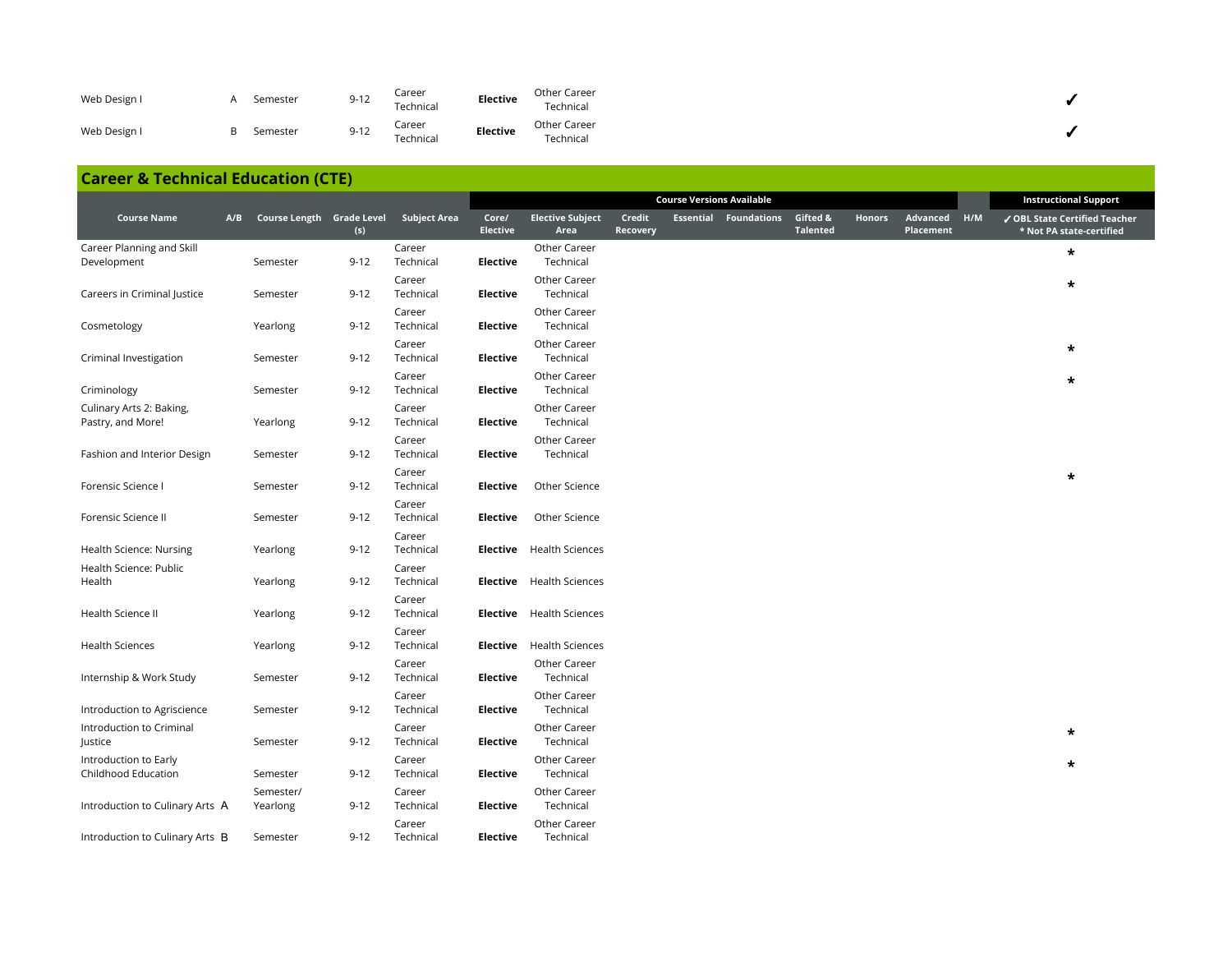| Introduction to Homeland<br>Security    | Semester | $9 - 12$ | Career<br>Technical | Elective        | Other Career<br>Technical | $\star$ |
|-----------------------------------------|----------|----------|---------------------|-----------------|---------------------------|---------|
| Hospitality and Tourism                 | Semester | $9 - 12$ | Career<br>Technical | Elective        | Other Career<br>Technical |         |
| Introduction to Law                     | Semester | $9 - 12$ | Career<br>Technical | Elective        | Other Career<br>Technical | $\star$ |
| Introduction to<br>Manufacturing        | Yearlong | $9 - 12$ | Career<br>Technical | Elective        | Other Career<br>Technical |         |
| Introduction to Medical<br>Assisting    | Semester | $9 - 12$ | Career<br>Technical | Elective        | Other Career<br>Technical |         |
| Introduction to Paralegal<br>Profession | Semester | $9 - 12$ | Career<br>Technical | <b>Elective</b> | Other Career<br>Technical |         |
| Introduction to Social Media            | Yearlong | $9 - 12$ | Career<br>Technical | Elective        | Other Career<br>Technical |         |
| Medical Law and Ethics                  | Semester | $9 - 12$ | Career<br>Technical | <b>Elective</b> | Other Career<br>Technical |         |
| <b>Medical Terminology</b>              | Semester | $9 - 12$ | Career<br>Technical | Elective        | Other Career<br>Technical |         |
| Personal & Family Finance               | Yearlong | $9 - 12$ | Career<br>Technical | <b>Elective</b> | Other Career<br>Technical |         |
| Principles of Public Service            | Semester | $9 - 12$ | Career<br>Technical | Elective        | Other Career<br>Technical |         |
| Research Methods                        | Semester | $9 - 12$ | Career<br>Technical | Elective        | Other Career<br>Technical |         |
| Restaurant Management                   | Semester | $9 - 12$ | Career<br>Technical | Elective        | Other Career<br>Technical |         |
| Theater, Cinema, & Film<br>Production   | Semester | $9 - 12$ | Career<br>Technical | <b>Elective</b> | Other Career<br>Technical |         |
| Veterinary Science                      | Semester | $9 - 12$ | Career<br>Technical | <b>Elective</b> | Other Career<br>Technical |         |

# **Humanities**

|                          |     |                           |          |                     | <b>Course Versions Available</b> |                                 |                    |                  |                    |                      |               |                       |     | <b>Instructional Support</b>                              |
|--------------------------|-----|---------------------------|----------|---------------------|----------------------------------|---------------------------------|--------------------|------------------|--------------------|----------------------|---------------|-----------------------|-----|-----------------------------------------------------------|
| <b>Course Name</b>       | A/B | Course Length Grade Level | (s)      | <b>Subject Area</b> | Core/<br><b>Elective</b>         | <b>Elective Subject</b><br>Area | Credit<br>Recovery | <b>Essential</b> | <b>Foundations</b> | Gifted &<br>Talented | <b>Honors</b> | Advanced<br>Placement | HMM | ✔ OBL State Certified Teacher<br>* Not PA state-certified |
| 2-D Animation            |     | Semester                  | $9 - 12$ | Technology          | Elective                         | Technology                      |                    |                  |                    |                      |               |                       |     |                                                           |
| Anthropology 1           |     | Semester                  | $9 - 12$ | Electives           | Elective                         | Humanities                      |                    |                  |                    |                      |               |                       |     |                                                           |
| Anthropology 2           |     | Semester                  | $9 - 12$ | Electives           | Elective                         | Humanities                      |                    |                  |                    |                      |               |                       |     |                                                           |
| Art History              | A   | Semester                  | $9 - 12$ | Humanities          | Elective                         |                                 |                    |                  |                    |                      |               |                       |     |                                                           |
| Art History              | B   | Semester                  | $9 - 12$ | Humanities          | Elective                         |                                 |                    |                  |                    |                      |               |                       |     |                                                           |
| Art I: World Cultures    |     | Semester                  | $9 - 12$ | Electives           | Elective                         | Humanities                      |                    |                  |                    |                      |               |                       |     |                                                           |
| Digital Photography I A  |     | Semester                  | $9 - 12$ | Humanities          | Elective                         |                                 |                    |                  |                    |                      |               |                       |     |                                                           |
| Digital Photography I B  |     | Semester                  | $9 - 12$ | Humanities          | Elective                         |                                 |                    |                  |                    |                      |               |                       |     |                                                           |
| Digital Photography II A |     | Semester                  | $9 - 12$ | Humanities          | Elective                         |                                 |                    |                  |                    |                      |               |                       |     |                                                           |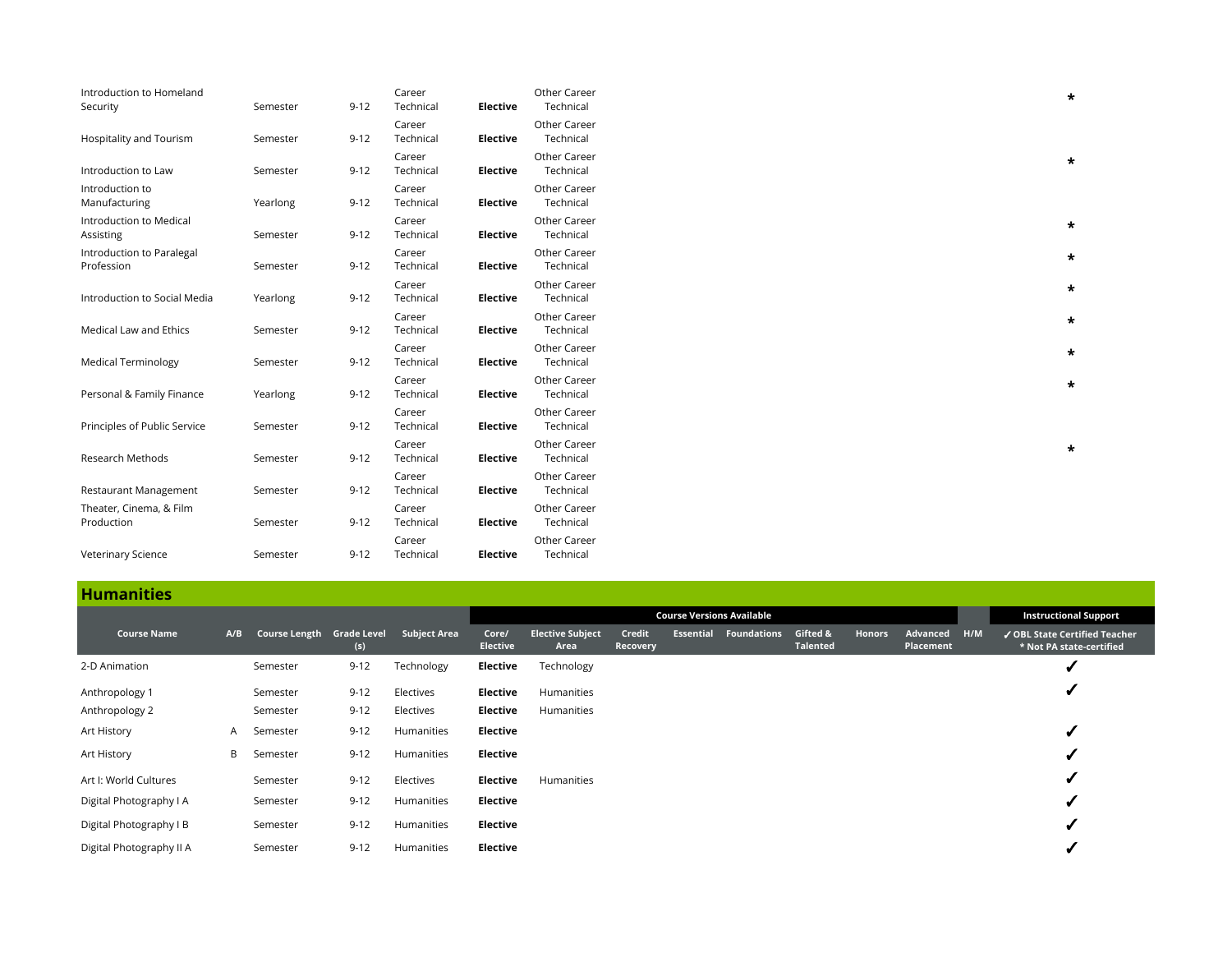| Digital Photography II B            | Semester | $9 - 12$ | Humanities | Elective |            |
|-------------------------------------|----------|----------|------------|----------|------------|
| Fundamentals of Art                 | Semester | $9 - 12$ | Humanities | Elective |            |
| Fundamentals of Art<br>Appreciation | Semester | $9 - 12$ | Electives  | Elective | Humanities |
| Fundamentals of Art History         | Semester | $9 - 12$ | Electives  | Elective | Humanities |
| Introduction to<br>Anthropology     | Semester | $9 - 12$ | Electives  | Elective | Humanities |
| Introduction to Drawing             | Semester | $9 - 12$ | Humanities | Elective |            |
| Living Music I                      | Semester | $9 - 12$ | Humanities | Elective |            |
| Living Music II                     | Semester | $9 - 12$ | Humanities | Elective |            |
| Music Appreciation                  | Semester | $9 - 12$ | Humanities | Elective |            |
| Philosophy                          | Semester | $9 - 12$ | Electives  | Elective | Humanities |

|                                            |     |                           |          |                     | <b>Course Versions Available</b> |                                 |                    |                  |                    |                             |               |                       | <b>Instructional Support</b> |                                                           |
|--------------------------------------------|-----|---------------------------|----------|---------------------|----------------------------------|---------------------------------|--------------------|------------------|--------------------|-----------------------------|---------------|-----------------------|------------------------------|-----------------------------------------------------------|
| <b>Course Name</b>                         | A/B | Course Length Grade Level | (s)      | <b>Subject Area</b> | Core/<br><b>Elective</b>         | <b>Elective Subject</b><br>Area | Credit<br>Recovery | <b>Essential</b> | <b>Foundations</b> | Gifted &<br><b>Talented</b> | <b>Honors</b> | Advanced<br>Placement | H/M                          | ✔ OBL State Certified Teacher<br>* Not PA state-certified |
| Creative Writing                           |     | Yearlong                  | $9 - 12$ | Electives           | Elective                         | Language Arts                   |                    |                  |                    |                             |               |                       |                              |                                                           |
| Fundamentals of English<br>Composition     |     | Semester                  | $9 - 12$ | Electives           | Elective                         | Language Arts                   |                    |                  |                    |                             |               |                       |                              | ✔                                                         |
| Gothic Literature                          |     | Semester                  | $9 - 12$ | Electives           | Elective                         | Language Arts                   |                    |                  |                    |                             |               |                       |                              | ✔                                                         |
| Introduction to Grammar<br>and Composition |     | Semester                  | $9 - 12$ | Electives           | Elective                         | Language Arts                   |                    |                  |                    |                             |               |                       |                              |                                                           |
| Journalism                                 | A   | Semester                  | $9 - 12$ | Electives           | Elective                         | Language Arts                   |                    |                  |                    |                             |               |                       |                              | $\star$                                                   |
| Journalism                                 | B   | Semester                  | $9 - 12$ | Electives           | Elective                         | Language Arts                   |                    |                  |                    |                             |               |                       |                              | $\star$                                                   |
| Mythology and Folklore                     |     | Semester                  | $9 - 12$ | Electives           | Elective                         | Language Arts                   |                    |                  |                    |                             |               |                       |                              |                                                           |
| Reading and Writing for<br>Purpose         |     | Semester                  | $9 - 12$ | Electives           | Elective                         | Language Arts                   |                    |                  |                    |                             |               |                       |                              | $\star$                                                   |
| Speech and Debate                          |     | Semester                  | $9 - 12$ | Electives           | Elective                         | Language Arts                   |                    |                  |                    |                             |               |                       |                              | $\star$                                                   |

| <b>Mathematics</b>        |          |          |                                            |                          |                                 |                    |                                           |                 |        |                           |                                                           |
|---------------------------|----------|----------|--------------------------------------------|--------------------------|---------------------------------|--------------------|-------------------------------------------|-----------------|--------|---------------------------|-----------------------------------------------------------|
|                           |          |          |                                            |                          |                                 |                    | <b>Course Versions Available</b>          |                 |        |                           | <b>Instructional Support</b>                              |
| <b>Course Name</b>        |          | (s)      | A/B Course Length Grade Level Subject Area | Core/<br><b>Elective</b> | <b>Elective Subject</b><br>Area | Credit<br>Recovery | <b>Essential Foundations Gifted &amp;</b> | <b>Talented</b> | Honors | Advanced H/M<br>Placement | ✔ OBL State Certified Teacher<br>* Not PA state-certified |
| <b>Financial Literacy</b> | Semester | $9 - 12$ | Electives                                  | Elective                 | Language Arts                   |                    |                                           |                 |        |                           |                                                           |

| <b>Science</b> |                                  |                              |
|----------------|----------------------------------|------------------------------|
|                | <b>Course Versions Available</b> | <b>Instructional Support</b> |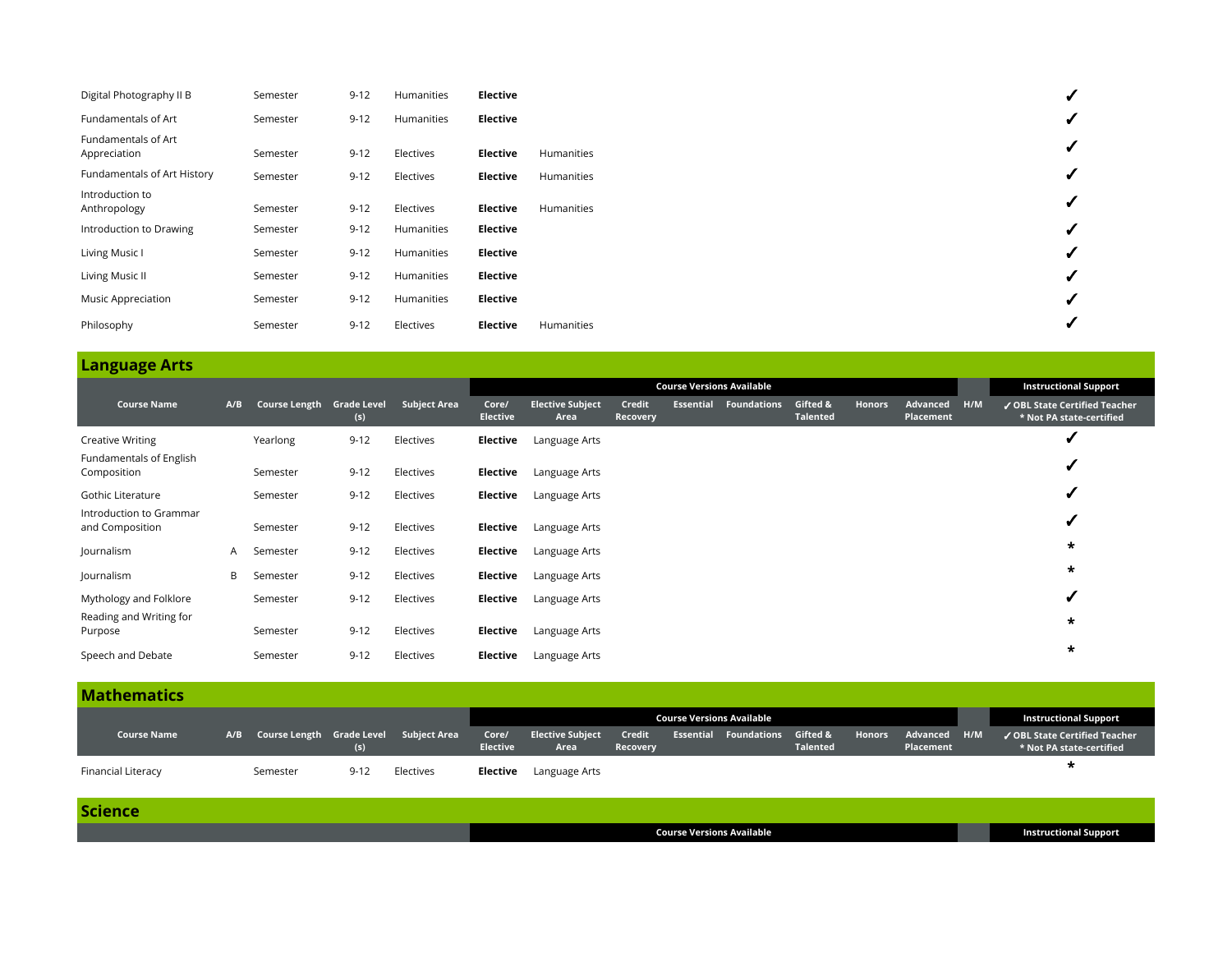| <b>Course Name</b>           | A/B            | Course Length Grade Level | (s)      | <b>Subject Area</b> | Core/<br><b>Elective</b> | <b>Elective Subject</b><br>Area | Credit<br>Recovery | <b>Essential</b> | <b>Foundations</b> | Gifted &<br><b>Talented</b> | <b>Honors</b> | Advanced<br>Placement | H/M | ✔ OBL State Certified Teacher<br>* Not PA state-certified |
|------------------------------|----------------|---------------------------|----------|---------------------|--------------------------|---------------------------------|--------------------|------------------|--------------------|-----------------------------|---------------|-----------------------|-----|-----------------------------------------------------------|
| Astronomy                    |                | Semester                  | $9 - 12$ | Science             | Elective                 |                                 |                    |                  |                    |                             |               |                       |     |                                                           |
| Biotechnology                |                | Semester                  | $9 - 12$ | Science             | Elective                 | Science                         |                    |                  |                    |                             |               |                       |     |                                                           |
| Earth Space Science          | A              | Semester                  | $9 - 12$ | Science             | Elective                 |                                 |                    |                  |                    |                             |               |                       |     |                                                           |
| Earth Space Science          | B              | Semester                  | $9 - 12$ | Science             | Elective                 |                                 |                    |                  |                    |                             |               |                       |     |                                                           |
| <b>Environmental Science</b> | $\overline{A}$ | Semester                  | $9 - 12$ | Science             | Elective                 |                                 |                    |                  |                    |                             |               |                       |     |                                                           |
| <b>Environmental Science</b> | B.             | Semester                  | $9 - 12$ | Science             | Elective                 |                                 |                    |                  |                    |                             |               |                       |     |                                                           |
| Great Minds in Science       |                | Semester                  | $9 - 12$ | Science             | Elective                 | Science                         |                    |                  |                    |                             |               |                       |     |                                                           |
| Marine Science               | A              | Semester                  | $9 - 12$ | Science             | Elective                 |                                 |                    |                  |                    |                             |               |                       |     |                                                           |
| Marine Science               | B              | Semester                  | $9 - 12$ | Science             | Elective                 |                                 |                    |                  |                    |                             |               |                       |     |                                                           |

# **Social Studies**

|                                    |     |                           |          |                     |                          | <b>Course Versions Available</b> |                    |                  |                    |                             |        |                       |     | <b>Instructional Support</b>                              |
|------------------------------------|-----|---------------------------|----------|---------------------|--------------------------|----------------------------------|--------------------|------------------|--------------------|-----------------------------|--------|-----------------------|-----|-----------------------------------------------------------|
| <b>Course Name</b>                 | A/B | Course Length Grade Level | (s)      | <b>Subject Area</b> | Core/<br><b>Elective</b> | <b>Elective Subject</b><br>Area  | Credit<br>Recovery | <b>Essential</b> | <b>Foundations</b> | Gifted &<br><b>Talented</b> | Honors | Advanced<br>Placement | H/M | ✔ OBL State Certified Teacher<br>* Not PA state-certified |
| African American History           |     | Semester                  | $9 - 12$ | Social Studies      | Elective                 | Social Studies                   |                    |                  |                    |                             |        |                       |     |                                                           |
| Archaeology                        |     | Semester                  | $9 - 12$ | Social Studies      | Elective                 | Social Studies                   |                    |                  |                    |                             |        |                       |     |                                                           |
| <b>Current Events</b>              |     | Semester                  | $9 - 12$ | Social Studies      | Elective                 | Social Studies                   |                    |                  |                    |                             |        |                       |     |                                                           |
| History of the Holocaust           |     | Semester                  | $9 - 12$ | Social Studies      | Elective                 | Social Studies                   |                    |                  |                    |                             |        |                       |     |                                                           |
| Human Geography                    |     | Semester                  | $9 - 12$ | Social Studies      | Elective                 | Social Studies                   |                    |                  |                    |                             |        |                       |     |                                                           |
| Introduction to Psychology         |     | Semester                  | $9 - 12$ | Social Studies      | Elective                 | Social Studies                   |                    |                  |                    |                             |        |                       |     |                                                           |
| Introduction to Women's<br>Studies |     | Semester                  | $9 - 12$ | Social Studies      | Elective                 | Social Studies                   |                    |                  |                    |                             |        |                       |     |                                                           |
| Personal Finance                   |     | Semester                  | $9 - 12$ | Social Studies      | Elective                 | Social Studies                   |                    |                  |                    |                             |        |                       |     |                                                           |
| Personal Psychology I              |     | Semester                  | $9 - 12$ | Social Studies      | Elective                 | Social Studies                   |                    |                  |                    |                             |        |                       |     |                                                           |
| Personal Psychology II             |     | Semester                  | $9 - 12$ | Social Studies      | Elective                 | Social Studies                   |                    |                  |                    |                             |        |                       |     |                                                           |
| Psychology                         | A   | Semester                  | $9 - 12$ | Social Studies      | Elective                 | Social Studies                   |                    |                  |                    |                             |        |                       |     |                                                           |
| Psychology                         | B   | Semester                  | $9 - 12$ | Social Studies      | Elective                 | Social Studies                   |                    |                  |                    |                             |        |                       |     |                                                           |
| World Religions                    |     | Semester                  | $9 - 12$ | Social Studies      | Elective                 | Social Studies                   |                    |                  |                    |                             |        |                       |     |                                                           |

### **Other**

|                            |          |          |                                            | <b>Course Versions Available</b> |                                 |                    |  |                                           |                 |               | <b>Instructional Support</b> |                                                           |
|----------------------------|----------|----------|--------------------------------------------|----------------------------------|---------------------------------|--------------------|--|-------------------------------------------|-----------------|---------------|------------------------------|-----------------------------------------------------------|
| <b>Course Name</b>         |          | (s)      | A/B Course Length Grade Level Subject Area | Core/<br><b>Elective</b>         | <b>Elective Subject</b><br>Area | Credit<br>Recovery |  | <b>Essential Foundations Gifted &amp;</b> | <b>Talented</b> | <b>Honors</b> | Advanced H/M<br>Placement    | ✔ OBL State Certified Teacher<br>* Not PA state-certified |
| Life Skills                | Yearlong | $9 - 12$ | Elective                                   | Elective                         | Other                           |                    |  |                                           |                 |               |                              |                                                           |
| <b>Culminating Project</b> | Semester | $9 - 12$ | Elective                                   | Elective                         | Other                           |                    |  |                                           |                 |               |                              |                                                           |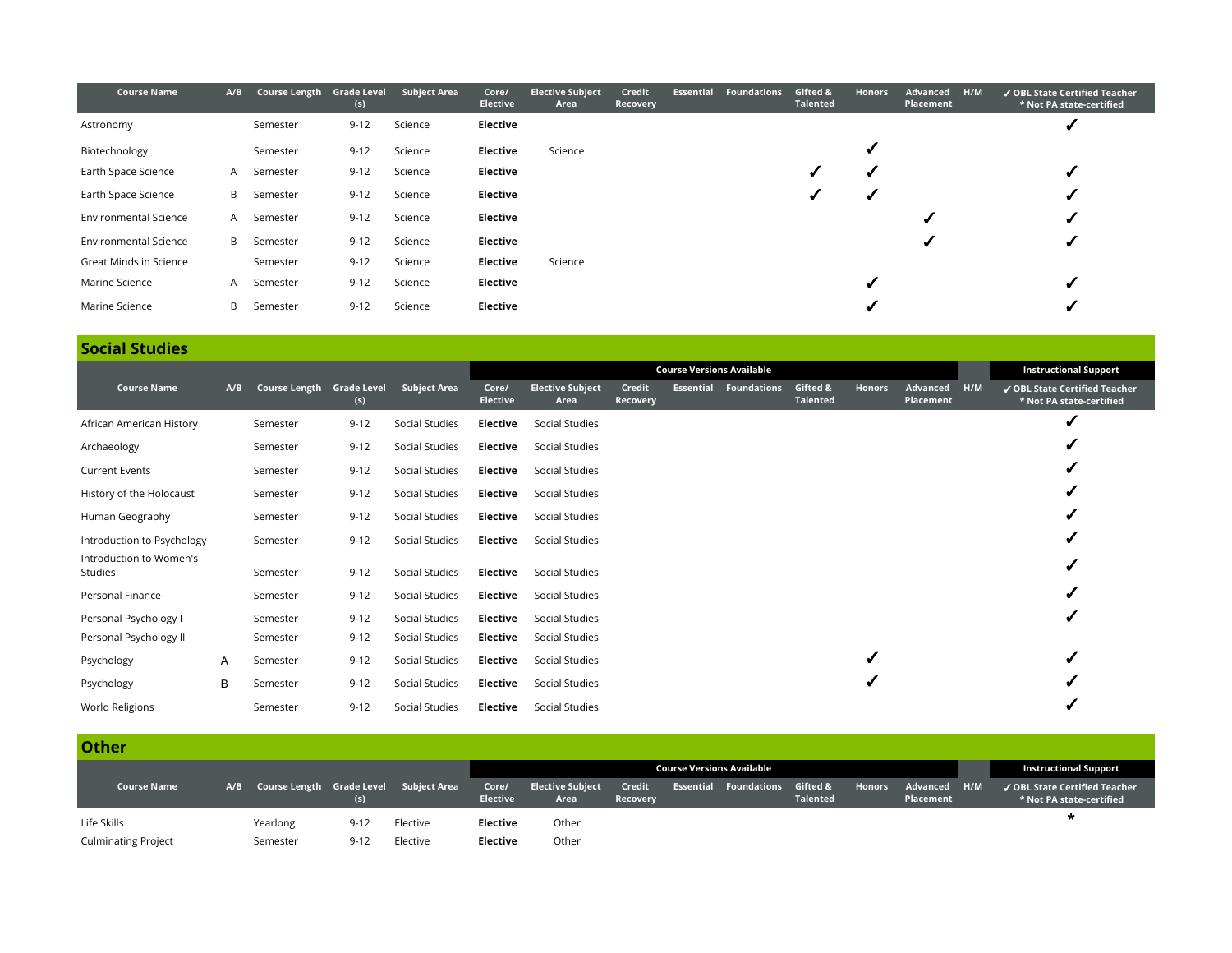| Driver's Education           | Semester | $9 - 12$ | Elective | <b>Elective</b> | Other |
|------------------------------|----------|----------|----------|-----------------|-------|
| Peer Counseling              | Semester | $9 - 12$ | Elective | <b>Elective</b> | Other |
| Real World Parenting         | Semester | $9 - 12$ | Elective | <b>Elective</b> | Other |
| Service Learning Project I   | Yearlong | $9 - 12$ | Elective | <b>Elective</b> | Other |
| Service Learning Project II  | Yearlong | $9 - 12$ | Elective | <b>Elective</b> | Other |
| Service Learning Project III | Yearlong | $9 - 12$ | Elective | <b>Elective</b> | Other |
| Service Learning Project IV  | Yearlong | $9 - 12$ | Elective | <b>Elective</b> | Other |
| Social Problems L            | Semester | $9 - 12$ | Elective | <b>Elective</b> | Other |
| Social Problems II           | Semester | $9 - 12$ | Elective | <b>Elective</b> | Other |

## **World Languages**

|                    |    |                               |          |                     |                          | <b>Course Versions Available</b> |                    |  |                                           |                 |               |                       |     | <b>Instructional Support</b>                              |
|--------------------|----|-------------------------------|----------|---------------------|--------------------------|----------------------------------|--------------------|--|-------------------------------------------|-----------------|---------------|-----------------------|-----|-----------------------------------------------------------|
| <b>Course Name</b> |    | A/B Course Length Grade Level | (s)      | <b>Subject Area</b> | Core/<br><b>Elective</b> | <b>Elective Subject</b><br>Area  | Credit<br>Recovery |  | <b>Essential Foundations Gifted &amp;</b> | <b>Talented</b> | <b>Honors</b> | Advanced<br>Placement | H/M | √ OBL State Certified Teacher<br>* Not PA state-certified |
| Chinese I          | A. | Semester                      | $9 - 12$ | Elective            | <b>Elective</b>          | World<br>Languages               |                    |  |                                           |                 |               |                       | ✔   | ✔                                                         |
| Chinese I          | В  | Semester                      | $9 - 12$ | Elective            | <b>Elective</b>          | World<br>Languages               |                    |  |                                           |                 |               |                       | ✔   |                                                           |
| Chinese II         | A  | Semester                      | $9 - 12$ | Elective            | Elective                 | World<br>Languages               |                    |  |                                           |                 |               |                       | ✔   |                                                           |
| Chinese II         | В  | Semester                      | $9 - 12$ | Elective            | Elective                 | World<br>Languages               |                    |  |                                           |                 |               |                       | ✔   | ✔                                                         |
| Chinese III        | A  | Semester                      | $9 - 12$ | Elective            | <b>Elective</b>          | World<br>Languages               |                    |  |                                           |                 |               |                       | ✔   |                                                           |
| Chinese III        | B  | Semester                      | $9 - 12$ | Elective            | Elective                 | World<br>Languages               |                    |  |                                           |                 |               |                       | ✔   | ✔                                                         |
| French I           | A  | Semester                      | $9 - 12$ | Elective            | Elective                 | World<br>Languages               |                    |  |                                           |                 |               |                       | J   | ✔                                                         |
| French I           | В  | Semester                      | $9 - 12$ | Elective            | Elective                 | World<br>Languages               |                    |  |                                           |                 |               |                       | ✔   | ✔                                                         |
| French II          | A  | Semester                      | $9 - 12$ | Elective            | <b>Elective</b>          | World<br>Languages               |                    |  |                                           |                 |               |                       |     |                                                           |
| French II          | В  | Semester                      | $9 - 12$ | Elective            | <b>Elective</b>          | World<br>Languages               |                    |  |                                           |                 |               |                       | ✔   |                                                           |
| French III         | A  | Semester                      | $9 - 12$ | Elective            | Elective                 | World<br>Languages               |                    |  |                                           |                 |               |                       | ✔   |                                                           |
| French III         | B  | Semester                      | $9 - 12$ | Elective            | Elective                 | World<br>Languages               |                    |  |                                           |                 |               |                       | ✔   |                                                           |
| French IV          | A. | Semester                      | $9 - 12$ | Elective            | Elective                 | World<br>Languages               |                    |  |                                           |                 |               |                       | J   |                                                           |
| French IV          | B  | Semester                      | $9 - 12$ | Elective            | <b>Elective</b>          | World<br>Languages               |                    |  |                                           |                 |               |                       | ℐ   | ✔                                                         |
| German I           | A  | Semester                      | $9 - 12$ | Elective            | <b>Elective</b>          | World<br>Languages               |                    |  |                                           |                 |               |                       |     |                                                           |
| German I           | B  | Semester                      | $9 - 12$ | Elective            | <b>Elective</b>          | World<br>Languages               |                    |  |                                           |                 |               |                       |     |                                                           |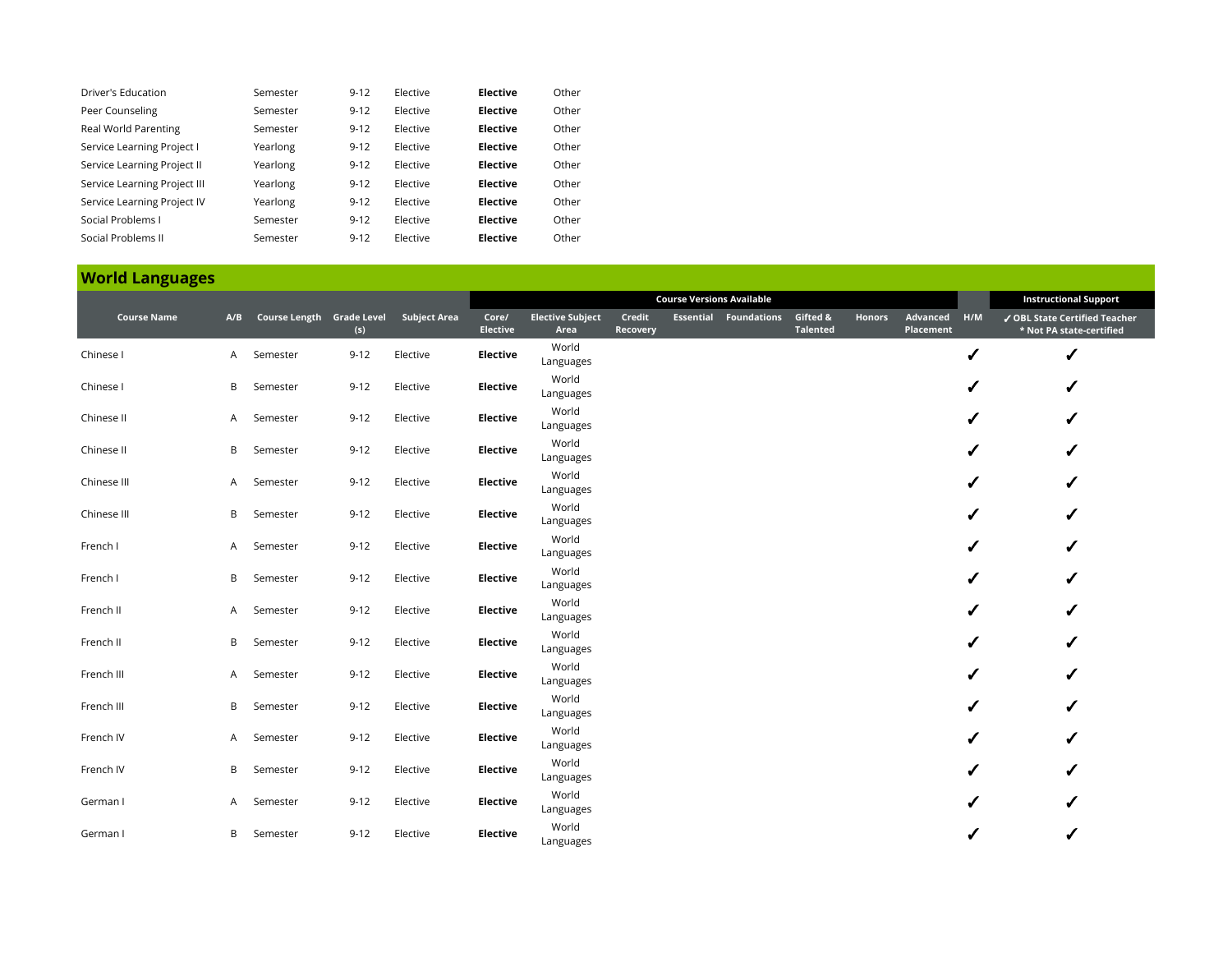| German II        | A | Semester | $9 - 12$ | Elective | <b>Elective</b> | World<br>Languages | ✔ | ✔            |
|------------------|---|----------|----------|----------|-----------------|--------------------|---|--------------|
| German II        | B | Semester | $9 - 12$ | Elective | <b>Elective</b> | World<br>Languages | J |              |
| German III       | A | Semester | $9 - 12$ | Elective | <b>Elective</b> | World<br>Languages | ✔ | ✓            |
| German III       | B | Semester | $9 - 12$ | Elective | <b>Elective</b> | World<br>Languages | ✔ | ✔            |
| Japanese I       | A | Semester | $9 - 12$ | Elective | <b>Elective</b> | World<br>Languages | ✔ | $\checkmark$ |
| Japanese I       | B | Semester | $9 - 12$ | Elective | <b>Elective</b> | World<br>Languages | ✔ | ✔            |
| Japanese II      | A | Semester | $9 - 12$ | Elective | <b>Elective</b> | World<br>Languages | ✔ | ✔            |
| Japanese II      | B | Semester | $9 - 12$ | Elective | <b>Elective</b> | World<br>Languages | ✔ | ✔            |
| Latin I          | A | Semester | $9 - 12$ | Elective | <b>Elective</b> | World<br>Languages | ✔ | ✔            |
| Latin I          | B | Semester | $9 - 12$ | Elective | <b>Elective</b> | World<br>Languages | ✔ | ✓            |
| Latin II         | A | Semester | $9 - 12$ | Elective | <b>Elective</b> | World<br>Languages | J | ✓            |
| Latin II         | В | Semester | $9 - 12$ | Elective | <b>Elective</b> | World<br>Languages | J | ✔            |
| Latin III        | A | Semester | $9 - 12$ | Elective | <b>Elective</b> | World<br>Languages | ✔ | $\checkmark$ |
| Latin III        | B | Semester | $9 - 12$ | Elective | <b>Elective</b> | World<br>Languages | ✔ | ✔            |
| Sign Language I  | A | Semester | $9 - 12$ | Elective | <b>Elective</b> | World<br>Languages |   | $\star$      |
| Sign Language I  | B | Semester | $9 - 12$ | Elective | Elective        | World<br>Languages |   | $\star$      |
| Sign Language II | A | Semester | $9 - 12$ | Elective | <b>Elective</b> | World<br>Languages |   | $\star$      |
| Sign Language II | B | Semester | $9 - 12$ | Elective | <b>Elective</b> | World<br>Languages |   | $\star$      |
| Spanish I        | A | Semester | $9 - 12$ | Elective | <b>Elective</b> | World<br>Languages | ✔ | ✔            |
| Spanish I        | B | Semester | $9 - 12$ | Elective | <b>Elective</b> | World<br>Languages | ✔ | ✔            |
| Spanish II       | A | Semester | $9 - 12$ | Elective | <b>Elective</b> | World<br>Languages |   | ✔            |
| Spanish II       | В | Semester | $9 - 12$ | Elective | <b>Elective</b> | World<br>Languages |   | ✔            |
| Spanish III      | A | Semester | $9 - 12$ | Elective | Elective        | World<br>Languages | ✔ | ✓            |
| Spanish III      | В | Semester | $9 - 12$ | Elective | <b>Elective</b> | World<br>Languages | J | ✔            |